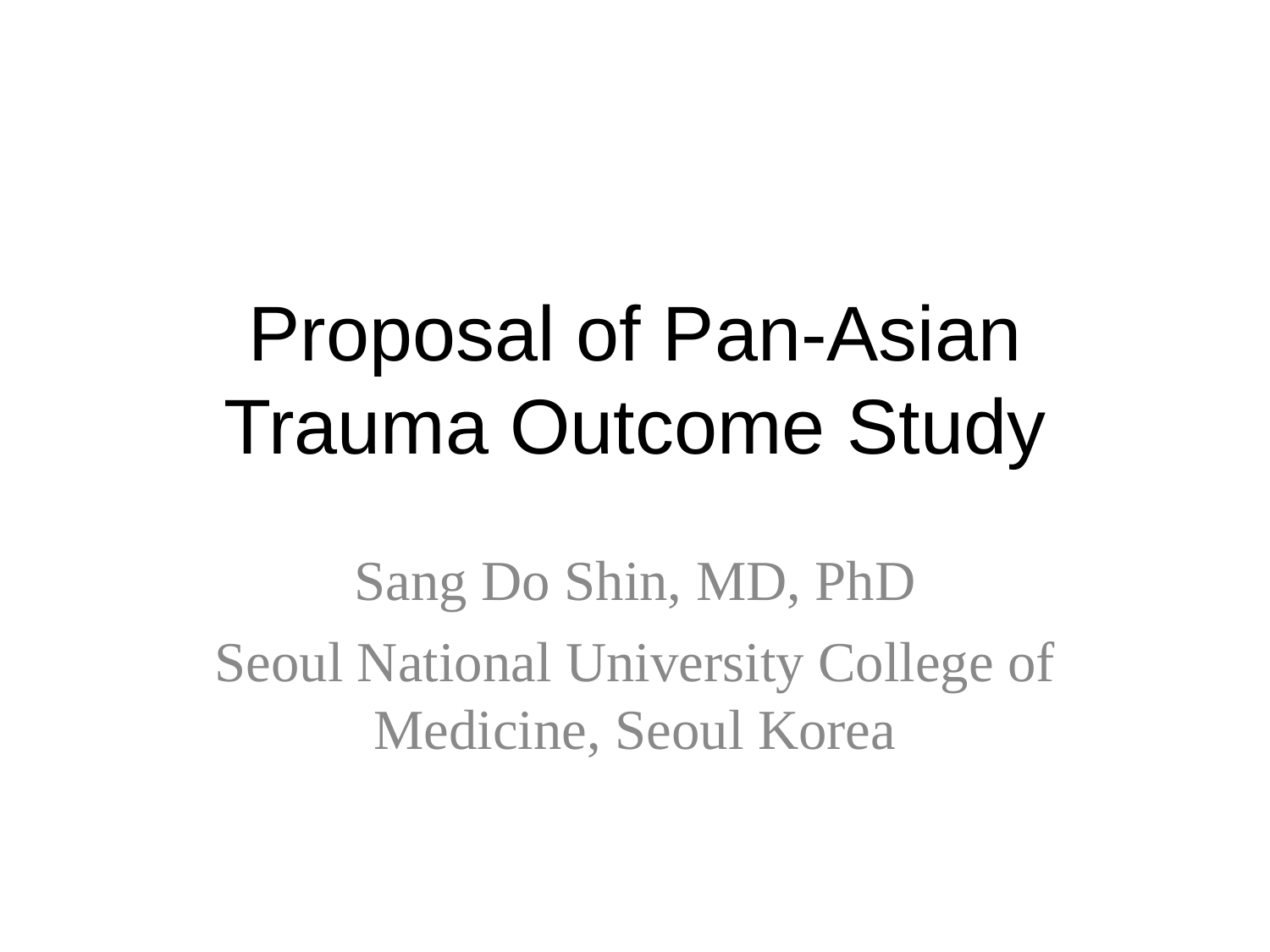#### Background Trauma: Top Priority in Public Health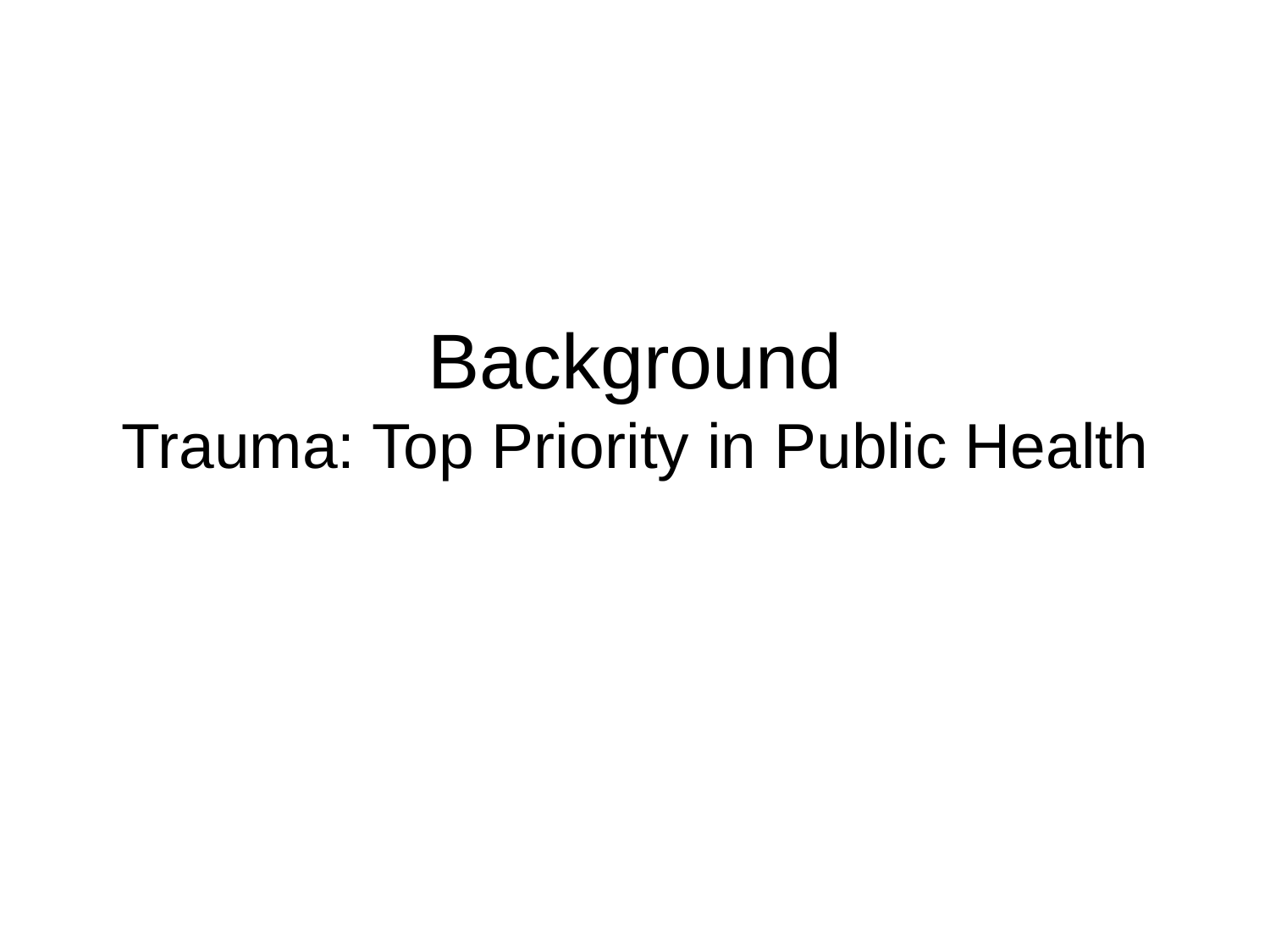### Global Burden of Injury

#### Injury mortality rate (per 100,000 population), 2008



The University of Rhode Island / University of Toronto Department of Surgery Global Health Research Collaborative - Epidemiology of Burns in Developing Countries Researchers: Dr. Shahla Yekta, Dr. Donna Schwartz-Barcott, Patrick H. Warren, Renee S. Lemieux

World Health Organization Data Source: Map Production: Patrick H. Warren, MPH[c] phw2106@columbia.edu

The boundaries and designations used on this map do not imply the expression of any opinion whatsoever on the part of The University of Rhode Island or the University of Toronto concerning the legal status of any country, territory, city or area or of its authorities, or concerning the definition of its frontiers or boundaries.

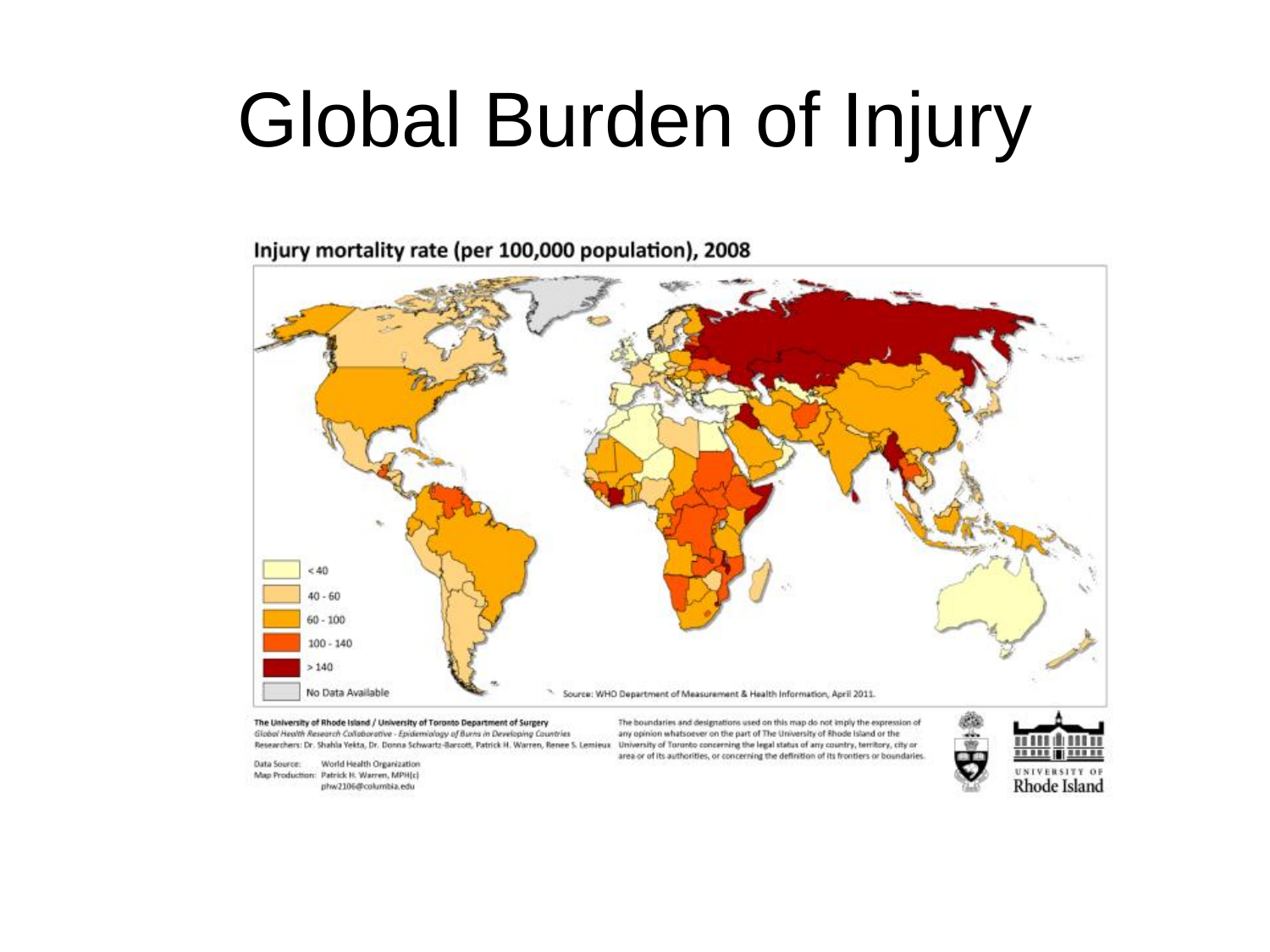## Causes of Injury



Causes of injury

#### **Murray S CMAJ 2006;174:620-621**

Source: World Health Organization. The Injury Chart Book: A Graphical Overview of the Global Burden of Injuries. Geneva: WHO; 2002. p. 19.

CMAJ JAMC

©2006 by Canadian Medical Association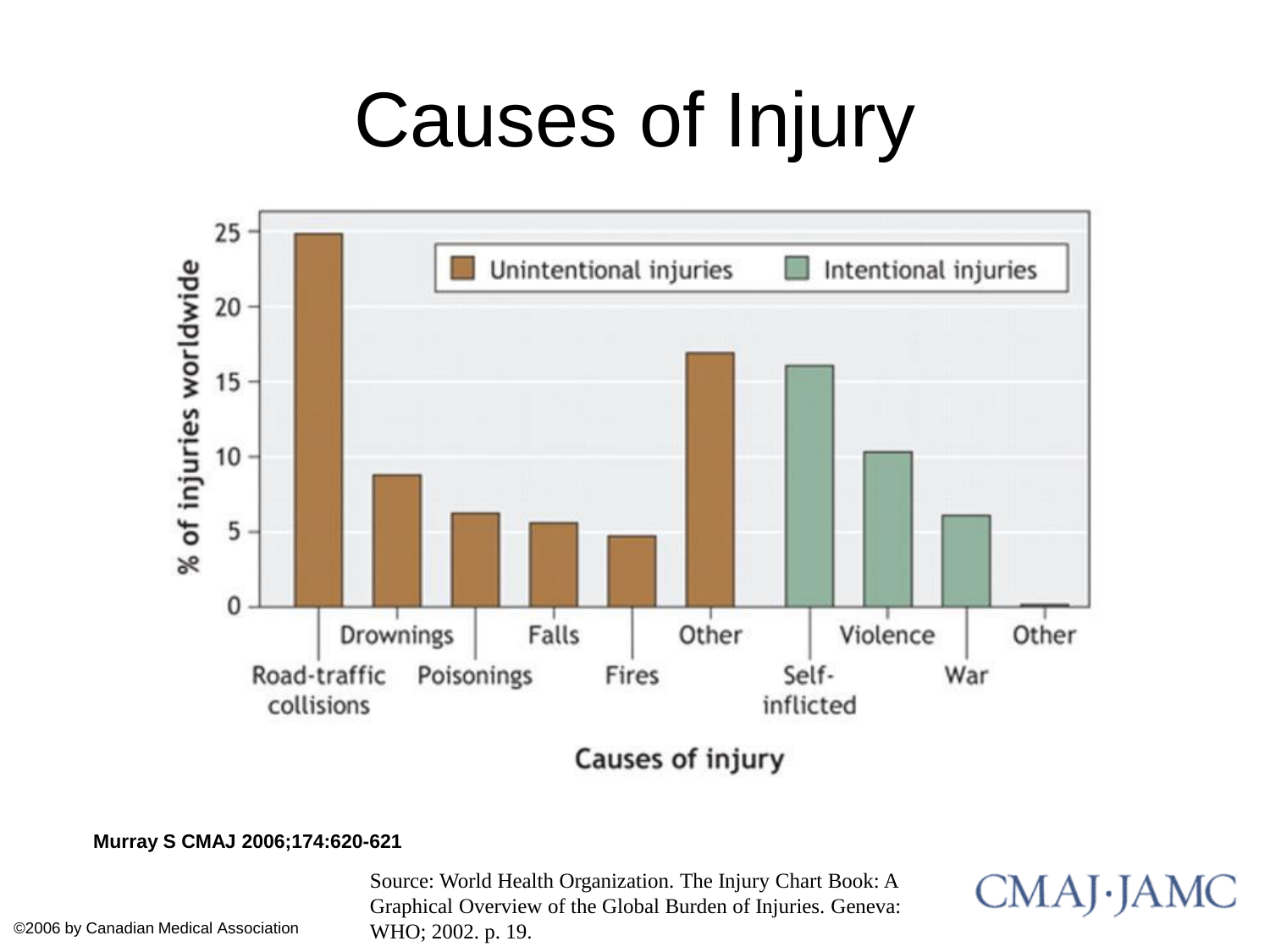## Estimated Injury Mortality, Asia

#### 1.7.1. Injuries, estimated mortality rates, 2008

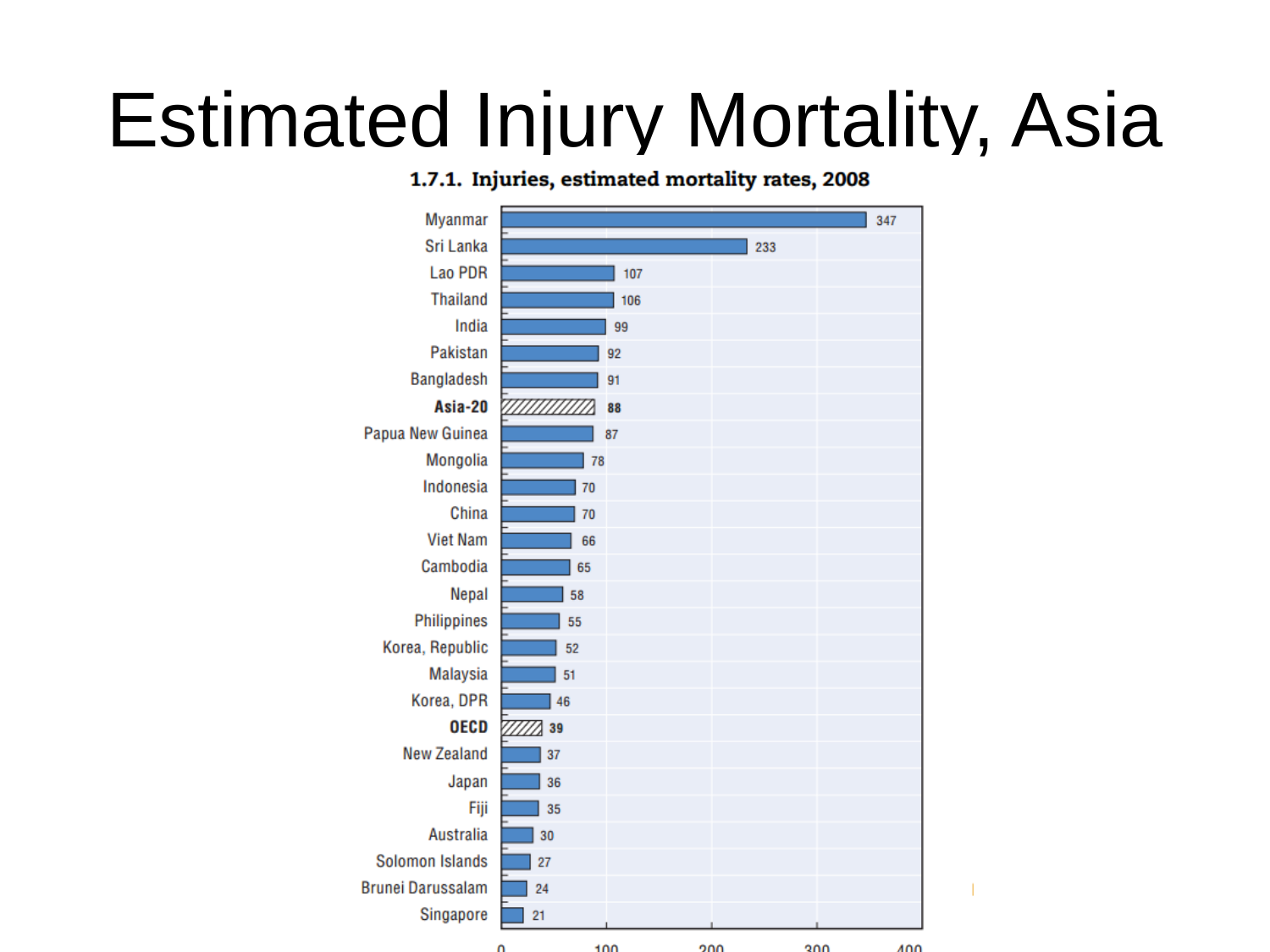#### Top five causes of mortality (Korea 2010)

| Age          | 1 <sup>st</sup> | 2 <sup>nd</sup> | 3 <sup>rd</sup>      | 4 <sup>th</sup>      | 5 <sup>th</sup>      |
|--------------|-----------------|-----------------|----------------------|----------------------|----------------------|
| $0-4$        | <b>Injury</b>   | Cancer          | Stroke               | <b>Liver Disease</b> | <b>COPD</b>          |
| $5-9$        | <b>Injury</b>   | Cancer          | Stroke               | <b>Liver Disease</b> | <b>IHD</b>           |
| $10 - 14$    | <b>Injury</b>   | Cancer          | <b>Stroke</b>        | <b>IHD</b>           | Hypertension         |
| 15-19        | <b>Injury</b>   | Cancer          | <b>Stroke</b>        | <b>IHD</b>           | <b>Diabetes</b>      |
| $20 - 24$    | <b>Injury</b>   | Cancer          | Stroke               | <b>IHD</b>           | <b>Liver Disease</b> |
| $25 - 29$    | <b>Injury</b>   | Cancer          | <b>Stroke</b>        | <b>IHD</b>           | <b>Liver Disease</b> |
| 30-34        | <b>Injury</b>   | Cancer          | <b>Stroke</b>        | <b>Liver Disease</b> | IHD                  |
| 35-39        | <b>Injury</b>   | Cancer          | <b>Liver Disease</b> | Stroke               | <b>IHD</b>           |
| 40-44        | <b>Injury</b>   | Cancer          | <b>Liver Disease</b> | Stroke               | <b>IHD</b>           |
| 45-49        | Cancer          | <b>Injury</b>   | <b>Liver Disease</b> | Stroke               | <b>IHD</b>           |
| 50-54        | Cancer          | <b>Injury</b>   | <b>Liver Disease</b> | Stroke               | IHD                  |
| 55-59        | Cancer          | <b>Injury</b>   | Stroke               | <b>Liver Disease</b> | IHD                  |
| 60-64        | Cancer          | Stroke          | <b>Injury</b>        | <b>Liver Disease</b> | IHD                  |
| 65-69        | Cancer          | Stroke          | <b>Injury</b>        | <b>IHD</b>           | <b>Diabetes</b>      |
| $70 - 74$    | Cancer          | Stroke          | <b>Injury</b>        | <b>IHD</b>           | <b>Diabetes</b>      |
| 75-79        | Cancer          | <b>Stroke</b>   | IHD                  | <b>Injury</b>        | <b>Diabetes</b>      |
| 80세+         | Stroke          | Cancer          | IHD                  | <b>Injury</b>        | Hypertension         |
| <b>Total</b> | Cancer          | Stroke          | <b>Injury</b>        | <b>IHD</b>           | <b>Liver Disease</b> |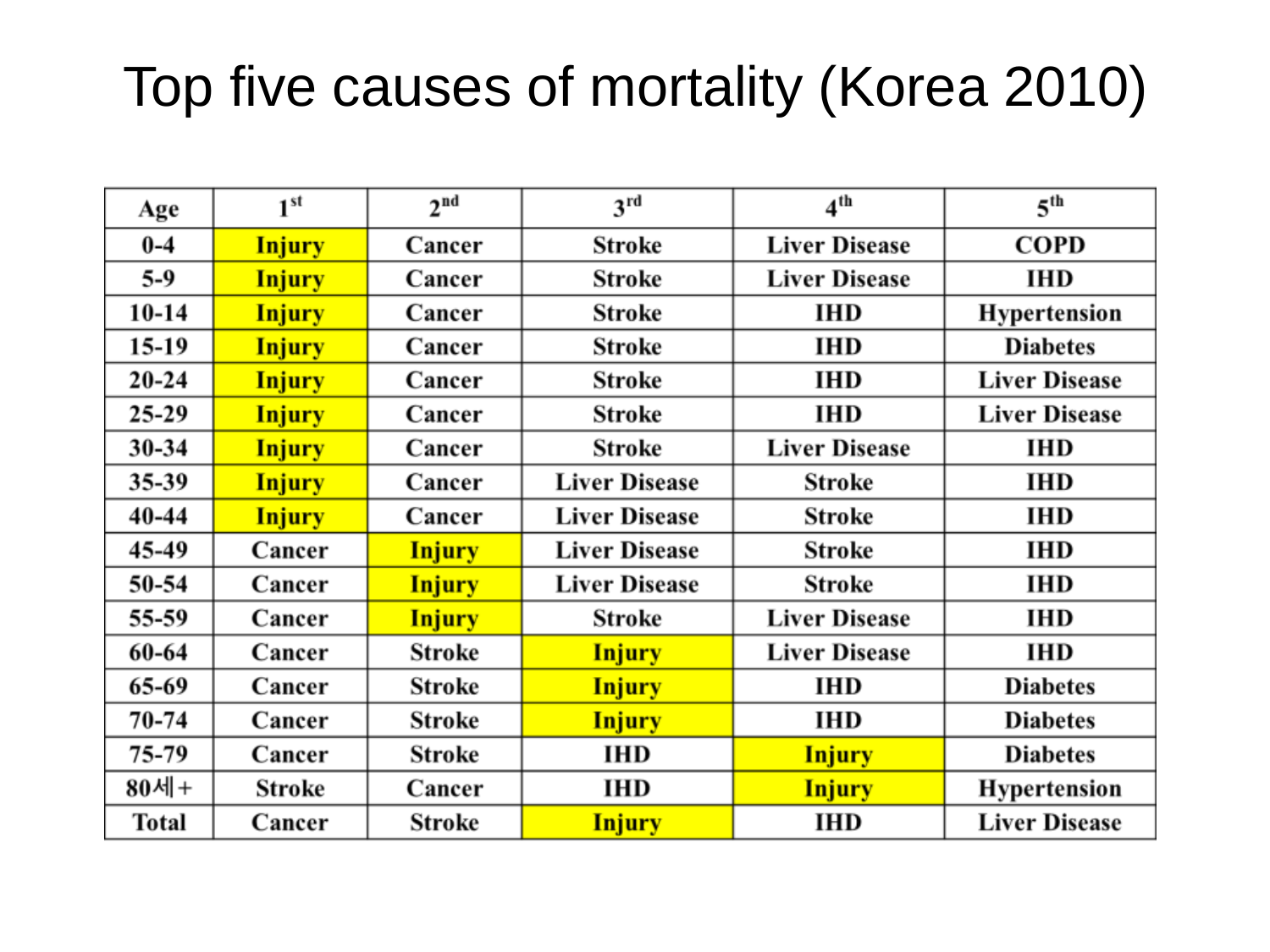#### Variations in Trauma Mortality in Korea

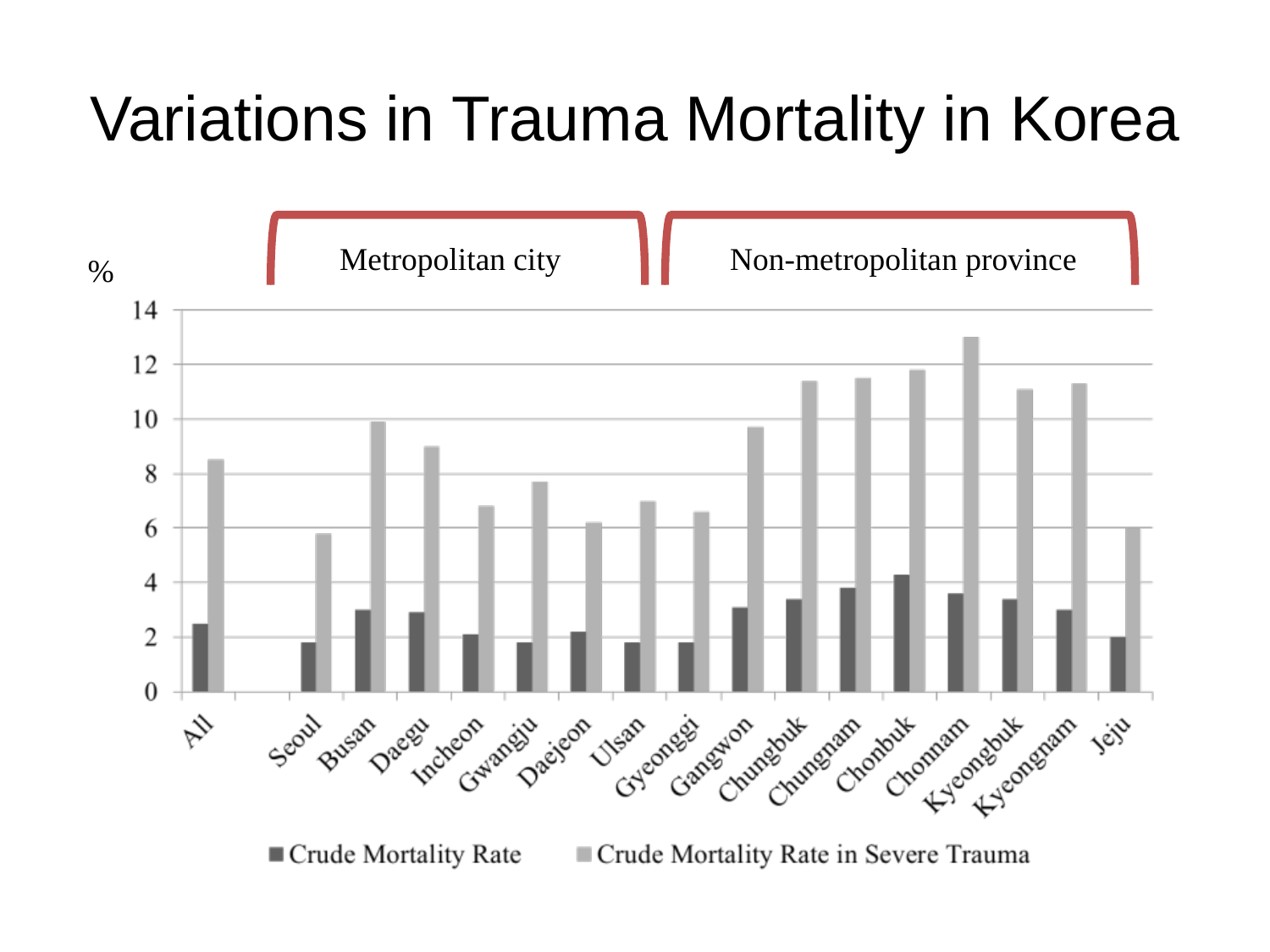#### Trauma Care System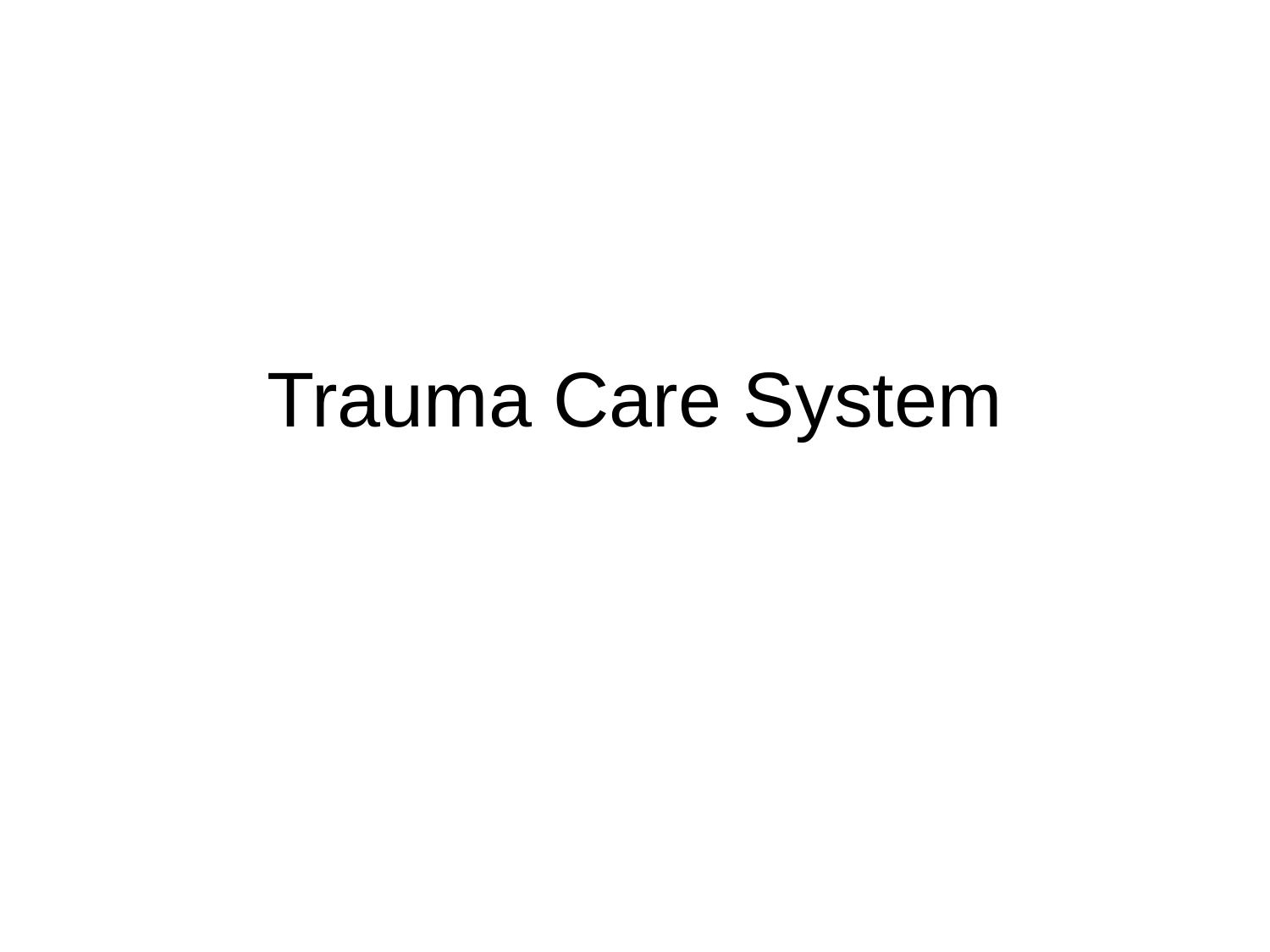## Trauma Care System

- An organized, coordinated effort in a defined geographic area that delivers the full range of care to all injured patients and is integrated with the local public health system.
- Trauma systems are regionalized, making efficient use of health care resources.
- Trauma systems must emphasize Injury prevention, Quality prehospital care and hospital care, and appropriate rehabilitation
- Chain of trauma care

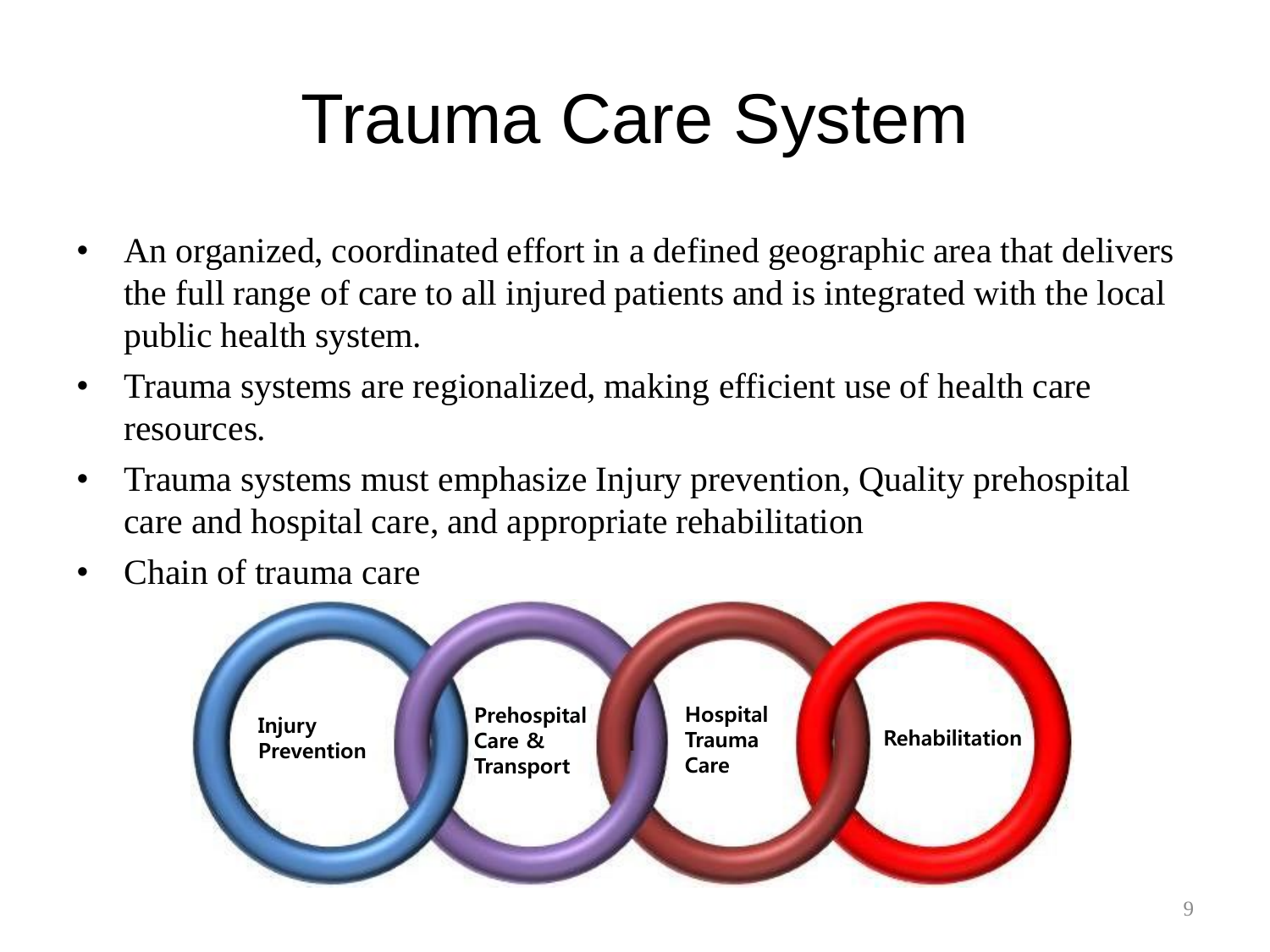#### *The goals of a trauma care system are:*

- To decrease the incidence and severity of trauma
- To ensure optimal, equitable, and accessible care for all persons sustaining trauma
- To prevent unnecessary deaths and disabilities from trauma
- To contain costs while enhancing efficiency
- To implement quality and performance improvement of trauma care throughout the system
- To ensure certain designated facilities have appropriate resources to meet the needs of the injured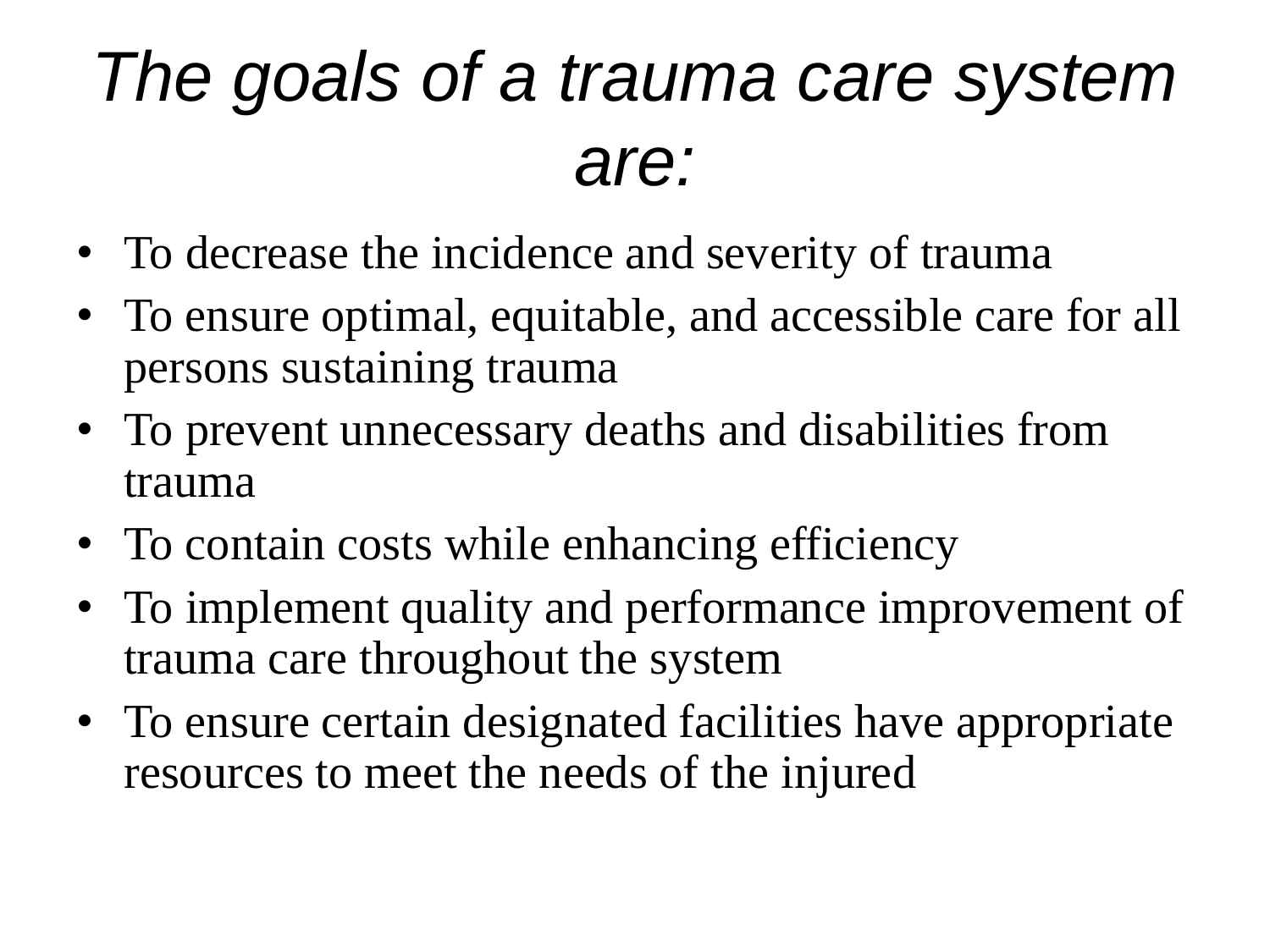### Prevention - primary/ secondary/ tertiary

|                            | Human/Host                                                                | Vehicle/Agent                                                                      | <b>Environment</b>                                                                                                                     |                                                                                           |  |
|----------------------------|---------------------------------------------------------------------------|------------------------------------------------------------------------------------|----------------------------------------------------------------------------------------------------------------------------------------|-------------------------------------------------------------------------------------------|--|
| <b>Phase of Prevention</b> |                                                                           |                                                                                    | Physical                                                                                                                               | <b>Social</b>                                                                             |  |
| Pre-Event                  | $\bullet$ Age<br>• Driving experience<br>• Alcohol or drug use<br>• Speed | • Defects<br>• Brakes<br>• Tires<br>• Collision Avoidance<br><b>Warning System</b> | • Visibility<br>• Congestion<br>• Surface/pavement<br>• Road design                                                                    | • Driving while<br>intoxicated laws<br>• Speed limits<br>Driver training and<br>licensure |  |
| Event                      | • Seat belt use<br>• Helmet use<br>• Tolerance                            | • Airbags<br>• Contact surfaces<br>• Crash-worthiness<br>of the vehicle            | • Guardrails<br>• Medians<br>• Breakaway posts                                                                                         | • Road and<br>environmental<br>design policies                                            |  |
| Post-Event                 | • Age<br>• Pre-existing<br>physical condition                             | • Fuel Integrity<br>System<br>$\bullet$ Fire                                       | • EMS system<br>• First responder<br>• Bystander care<br>• Proximity to<br>medical care<br>• Medical and<br>rehabilitative<br>services | • Financial, legal, and<br>social resources                                               |  |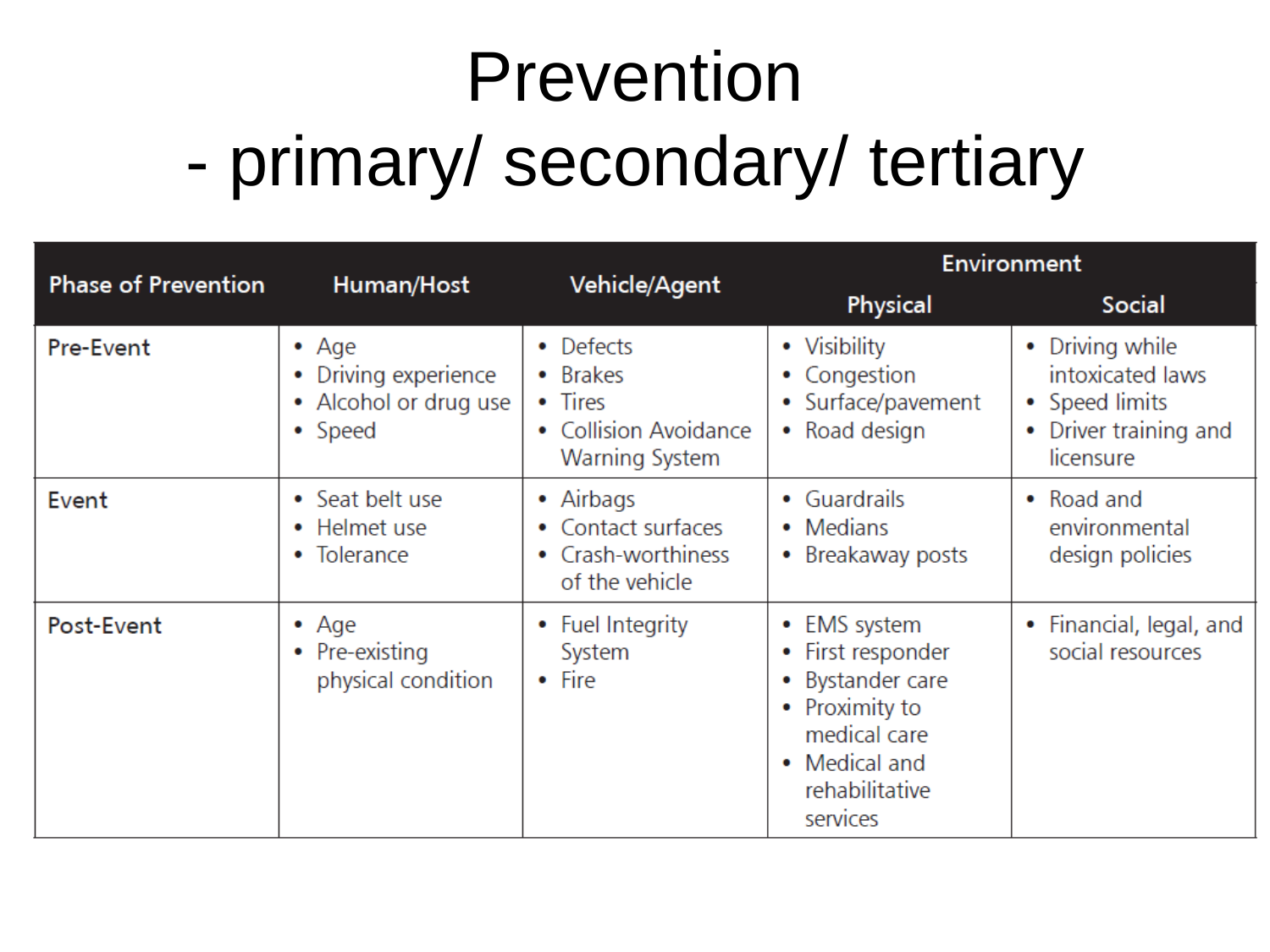#### Public Health: THREE CORE FUNCTIONS

#### *Assessment*

*Assessment* is the regular and systematic collection and analysis of data from a variety of sources to determine the status and cause of a problem and to identify potential opportunities for interventions.

HRSA. 2006. http://www.ncdhhs.gov/dhsr/ems/tr auma/pdf/hrsatraumamodel.pdf

*Policy* 

*Development*

. Assurance *Assurance*, agreed-on

goals to improve the public's health, is achieved by providing services directly, by requiring services through regulation, or by encouraging the actions of others (public or private).

*Policy development* uses the results of the assessment in an organized manner to establish comprehensive policies intended to improve the public's health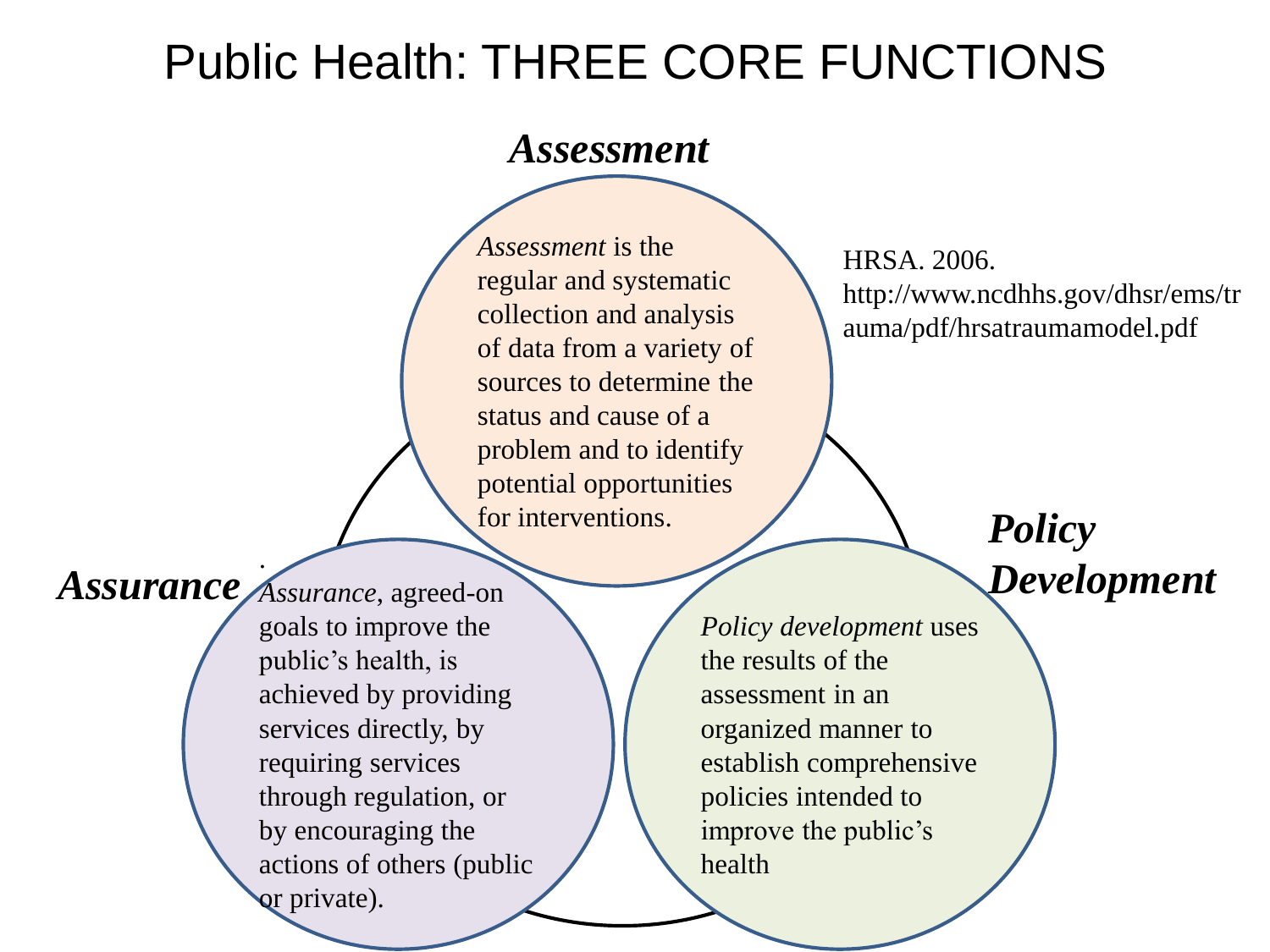# Source of monitoring

- Vital statistics
- Law enforcement: police
- Public health: surveillance
- Fire and Rescue
- Emergency medical service
- Hospital discharge
- Emergency department
- Rehabilitation facility

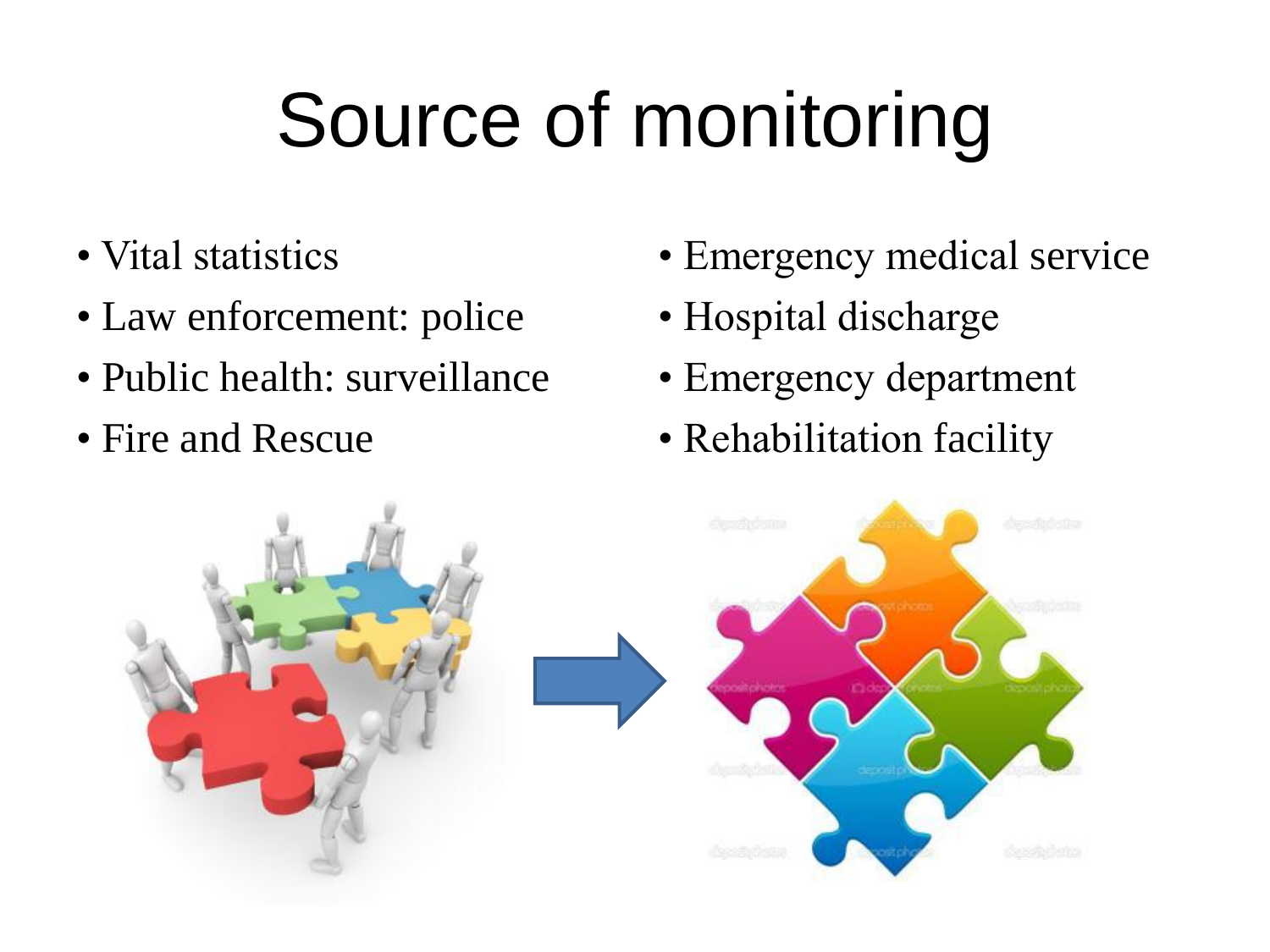#### Injury Pyramid



Source: WHO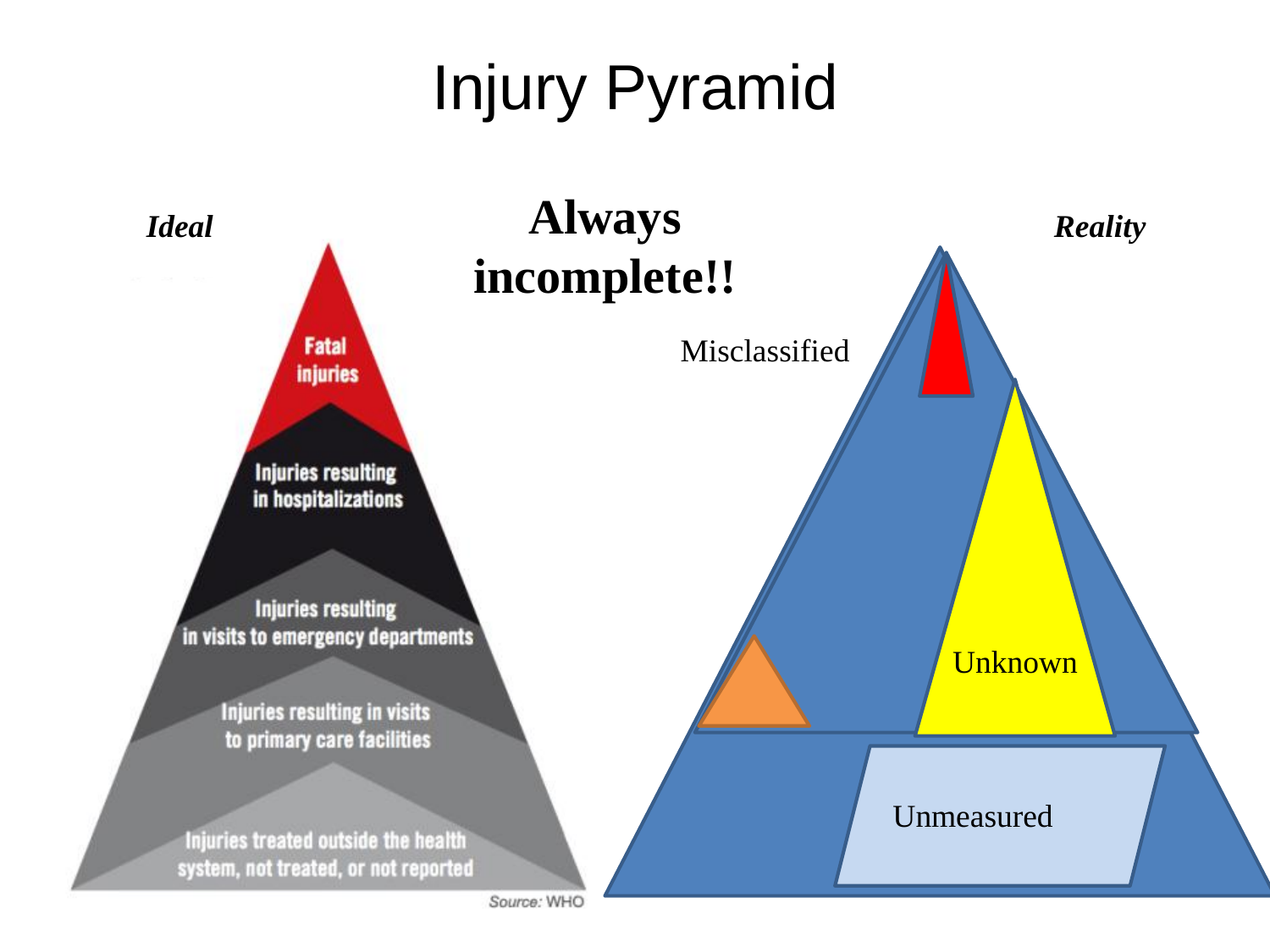### Trauma care system monitoring

Hospital-based versus EMS-based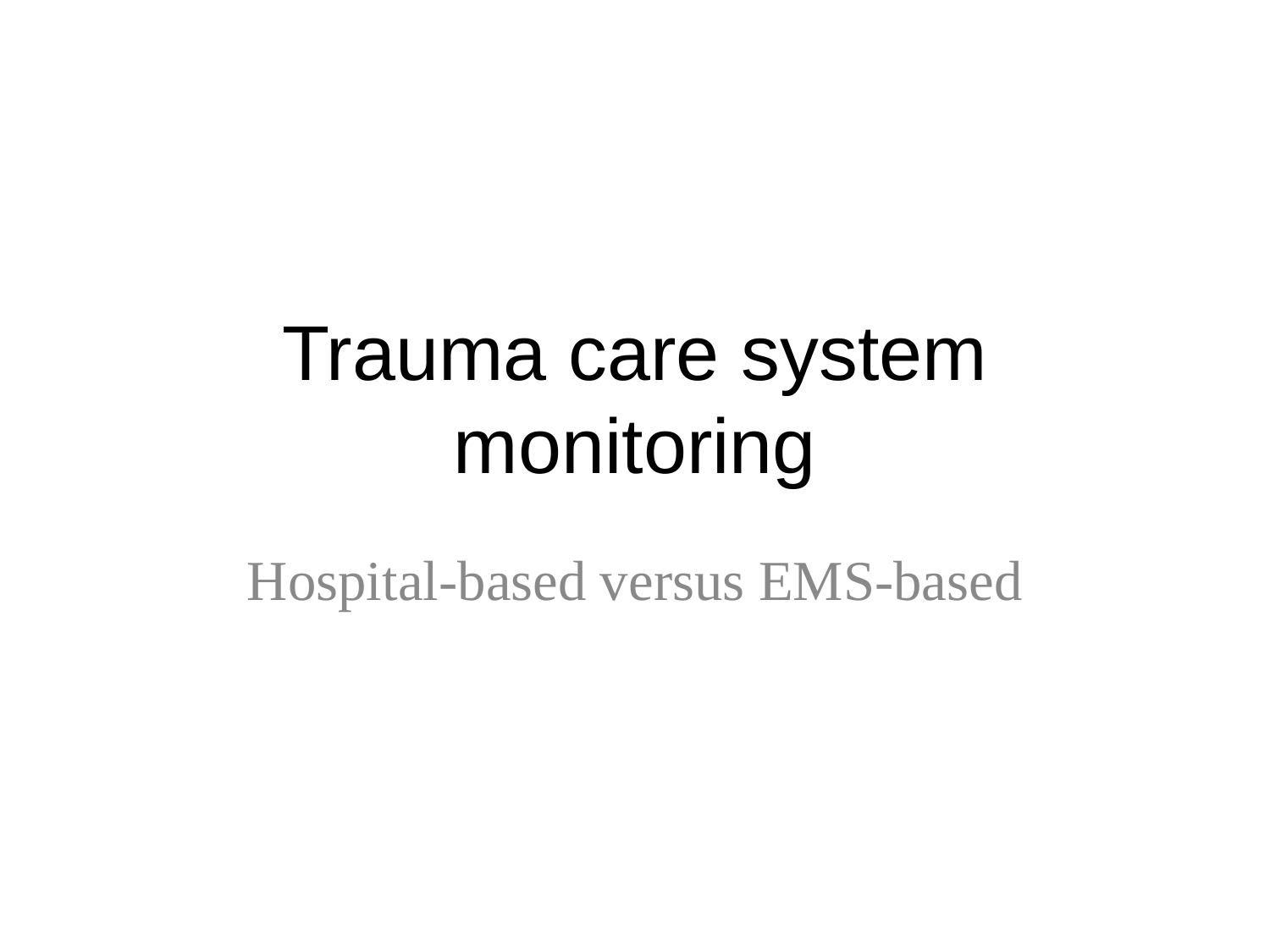## What to monitor?

- Incidence
	- Severity-based
- Outcome
	- Mortality/ disability/ quality of life
	- Preventable death rate
- Risk factors
	- Individual (fixed/ modifiable)/ injury mechanism and characteristics/ time/ environmental
- Performance of trauma care
	- Community/ EMS/ hospital performance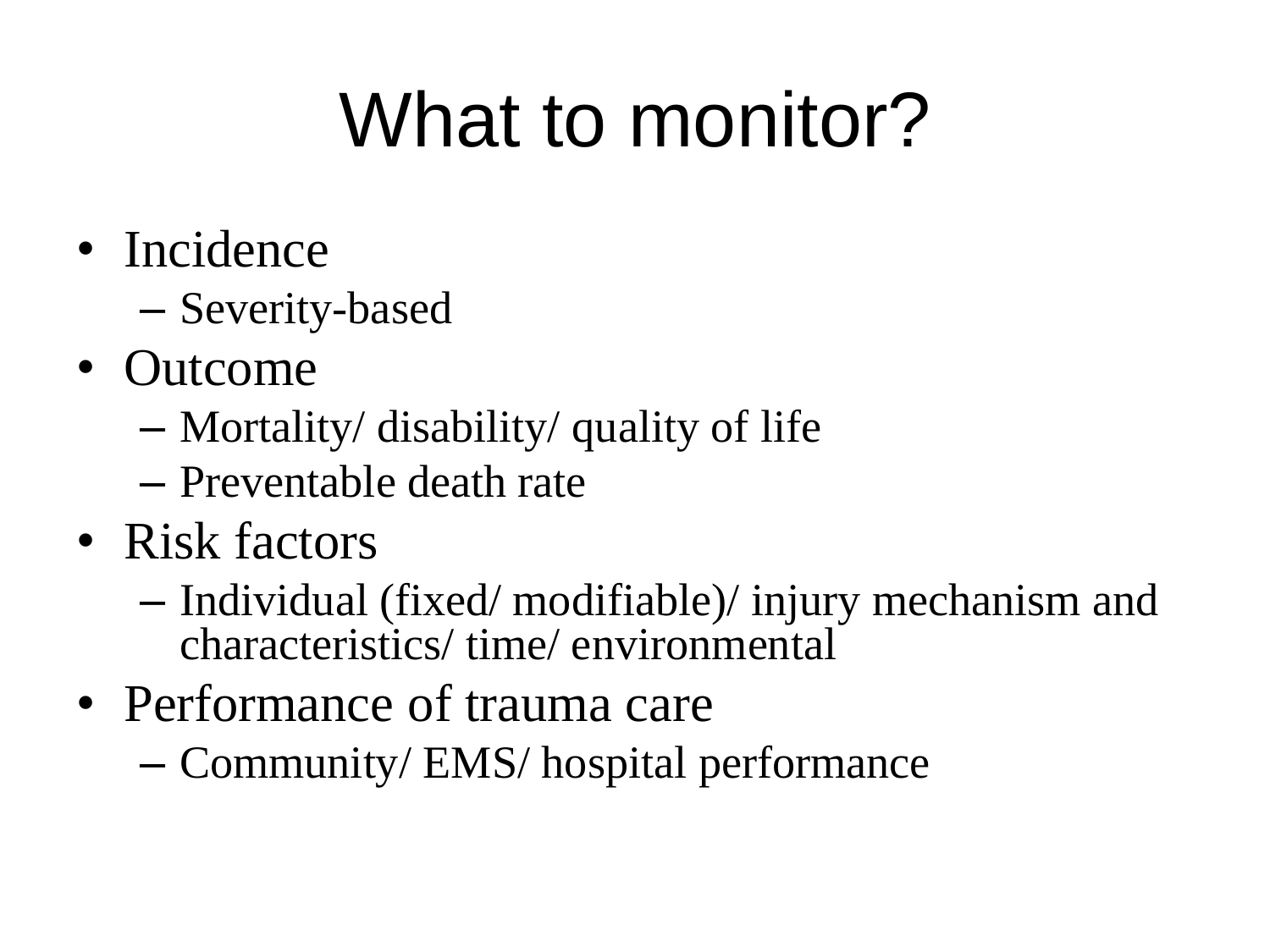#### Core databases for trauma system monitoring

- Death certificate
	- Long-term trend
	- Comparability
- Injury surveillance
	- In-depth risk factors
	- Mild injury
- EMS-registry
	- Emergency response
	- Severe trauma
- Trauma center registry
	- Performance of trauma care
	- Cost-effectiveness

National Statistics Office

- **≻ CDC or Health authorities**
- $\triangleright$  EMS agency
- **≻** Hospitals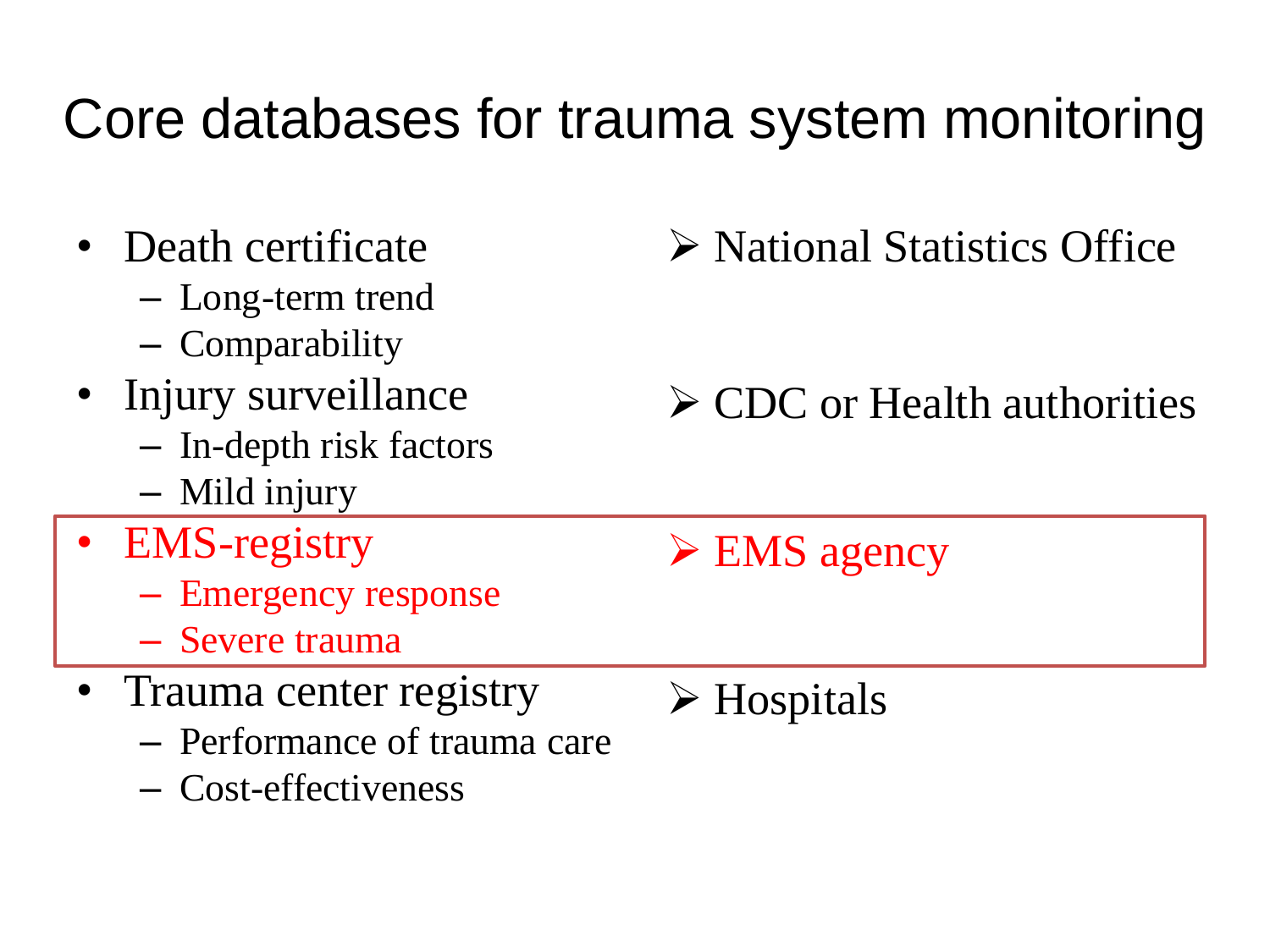# Hospital-based Trauma Registry

- Advantage
	- Performance Improvement (PI) of definite care
	- Outcome and preventable death rate
	- Clinical research
- Limitation
	- In population-based information
	- In EMS-based information
	- In regionalized performance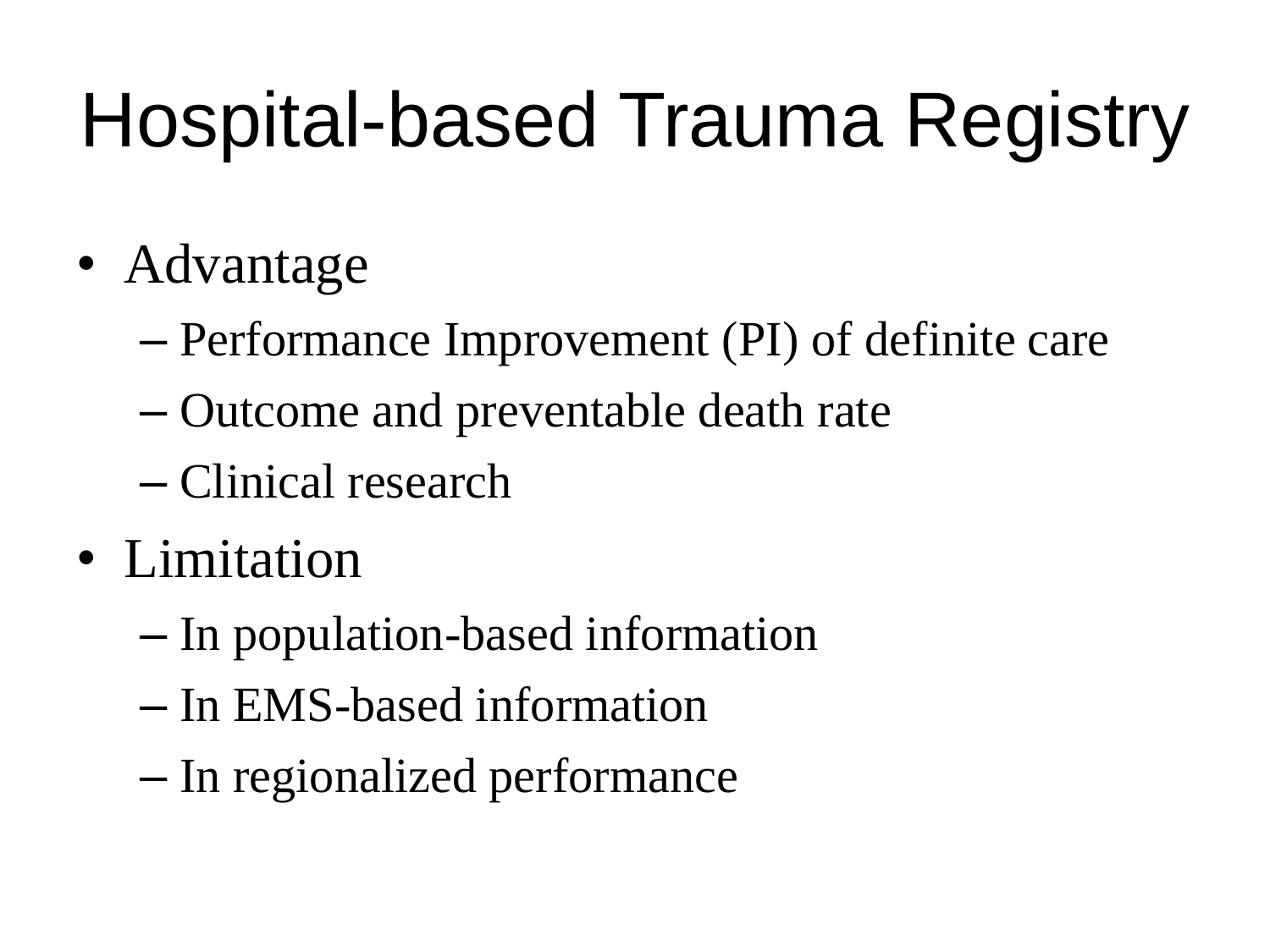# Trauma Center Registry-US

- National Trauma Data Bank (NTBD)
	- By American College of Surgeons Committee of Trauma
	- 773,299 admission data from 744 TCs (2011) of US and Canada (average 986 per year per one TC)
		- 228 level 1
		- 251 level 2
		- 210 level 3-4
		- 31 pediatric level 1-2
	- Case fatality rate= 4.0%
	- $-$  ISS $>15:17.7\%$
	- $-$  ISS $>9:48.0\%$

http://www.facs.org/trauma/ntdb/pdf/ntdb-annual-report-2012.pdf



#### **Welcome to the NTDB Data Center**

| Home                         |
|------------------------------|
| <b>Technical Information</b> |
| Support                      |
| Login                        |

The National Trauma Data Bank® (NTDB) is the largest aggregation of trauma registry data ever assembled. The goal of the NTDB is to inform the medical community, the public, and decision makers about a wide variety of issues that characterize the current state of care for injured persons. For more information, please visit the NTDB main page at http://www.facs.org/trauma/ntdb/index.html.

Get ready! The 2013 NTDB Call for Data will be coming soon. Start preparing your file(s) now to be included in the NTDB Annual Report and

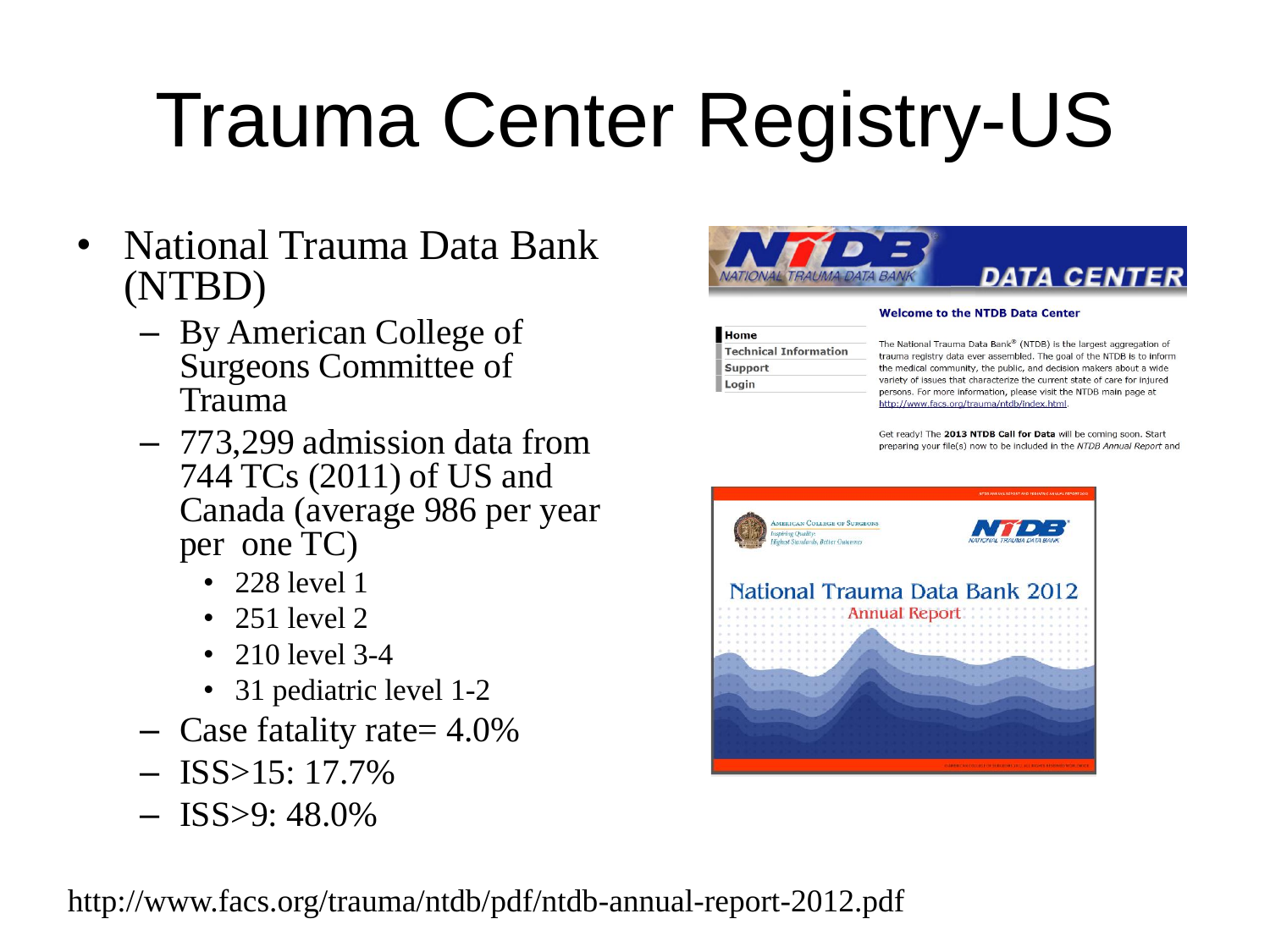## Trauma Center Registry-Japan

- Japan Trauma Data Bank (JTBD)
	- By Japanese Association for the Surgery of Trauma and Japanese Association for Acute Medicine
	- 79,576 admission data from 196 CCs (2011) (average 406 per year per one CC)
		- 228 level 1
		- 251 level 2
		- 210 level 3-4
		- 31 pediatric level 1-2
	- Case fatality rate= 10.9%
	- $-$  ISS $>15:40.0\%$
	- $-$  ISS $>9:76.2\%$



#### Japan Trauma Data Bank Report 2012  $(2007 - 2011)$

#### **Japan Trauma Care and Research**

The Japanese Association for the Surgery of Trauma (Trauma Registry Committee) The Japanese Association for Acute Medicine (Committee for Clinical Care Evaluation)



https://www.jtcr-jatec.org/traumabank/dataroom/data/JTDB2012e.pdf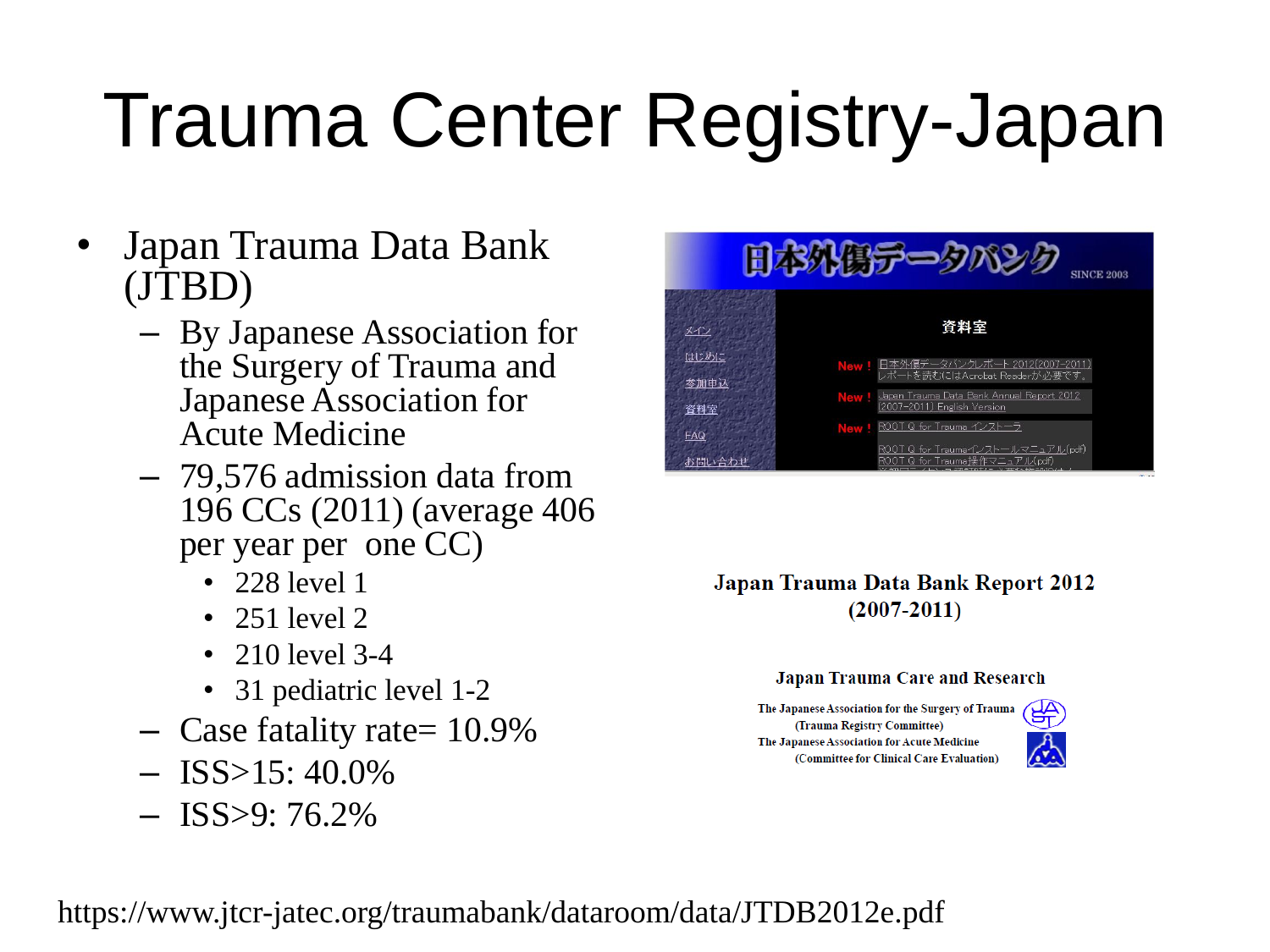#### Basic concepts and resources of EMS-STR in Korea

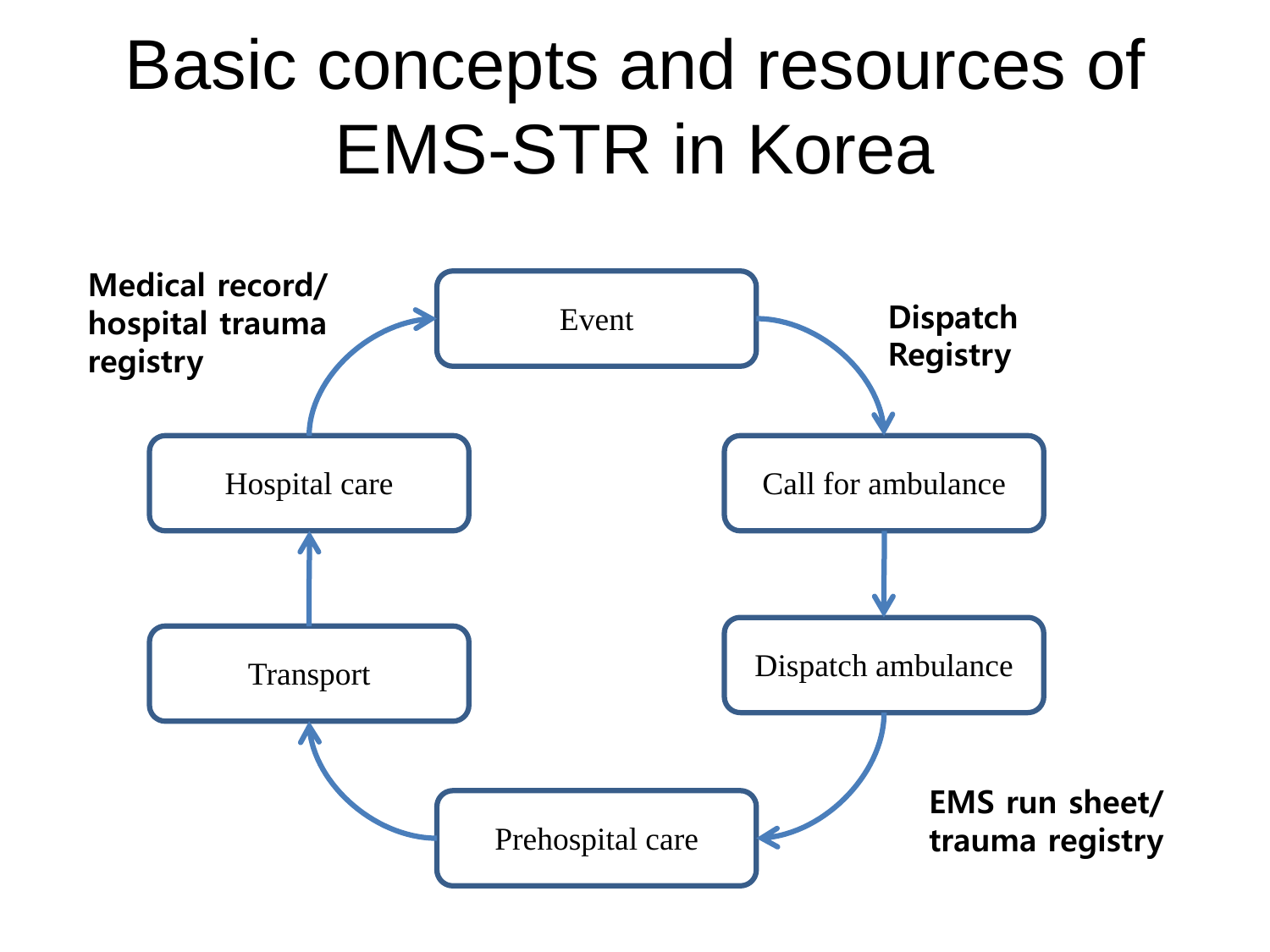## EMS-STR data process



Data Quality management process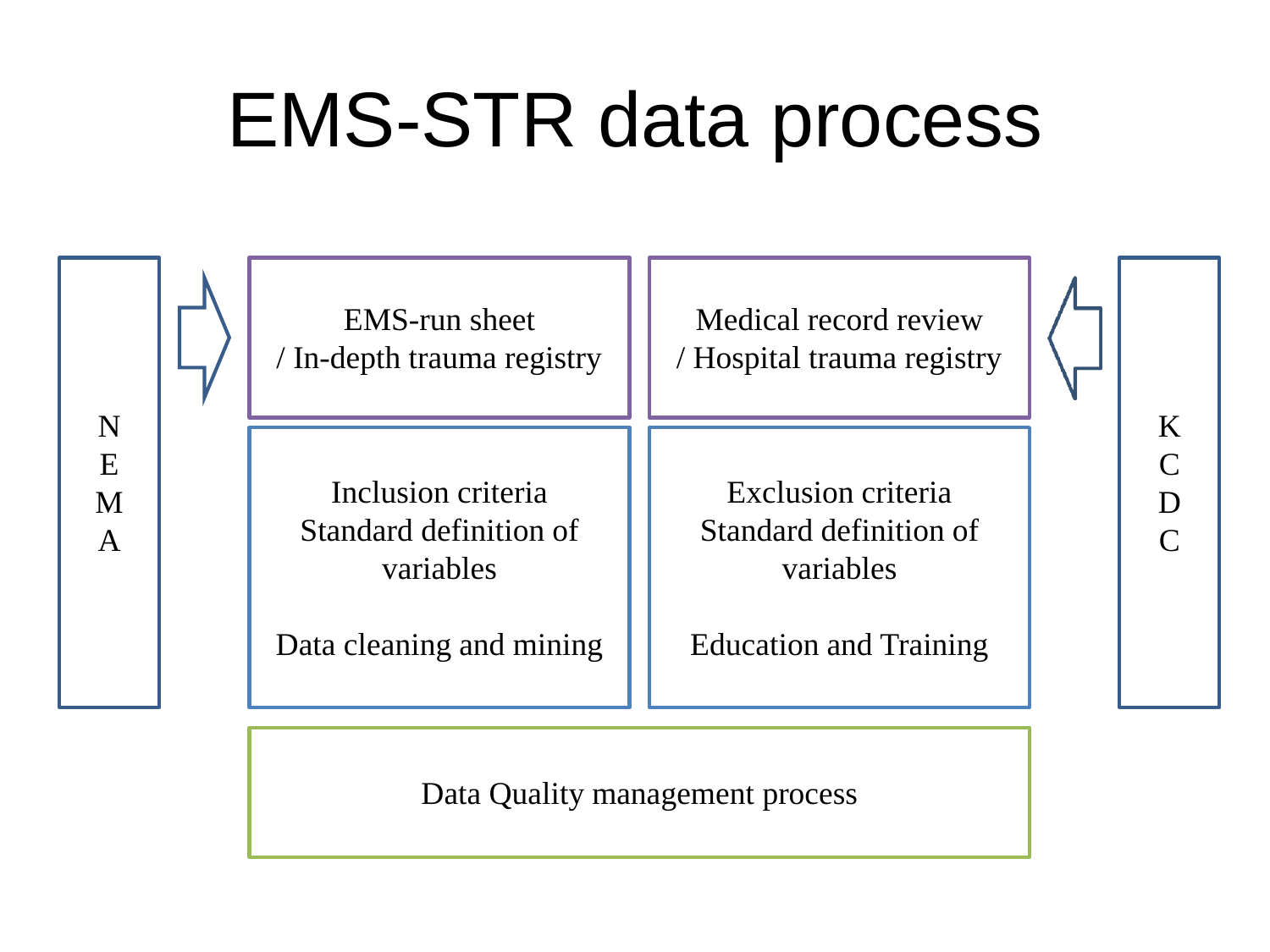### Results: EMS-STR

|                                                                    | FY 2011   |      |
|--------------------------------------------------------------------|-----------|------|
| <b>Patients</b>                                                    | N         | %    |
| <b>EMS</b> transport                                               | 1,454,376 |      |
| Injury/trauma                                                      | 700,620   | 100  |
| Extracted cases with severe trauma from EMS run sheet              | 73,185    | 10.4 |
| Medical Record Review (in Seoul and Gangwon province)/ pilot trial | 5782      | 100  |
| Unavailable medical record,                                        | 493       | 8.5  |
| Excluded due to simple alcohol/ drug intoxication                  | 820       | 14.2 |
| Confirmed Cases with severe trauma                                 | 4469      | 77.3 |

Finally, 77.3% was confirmed cases with severe trauma in EMS-STR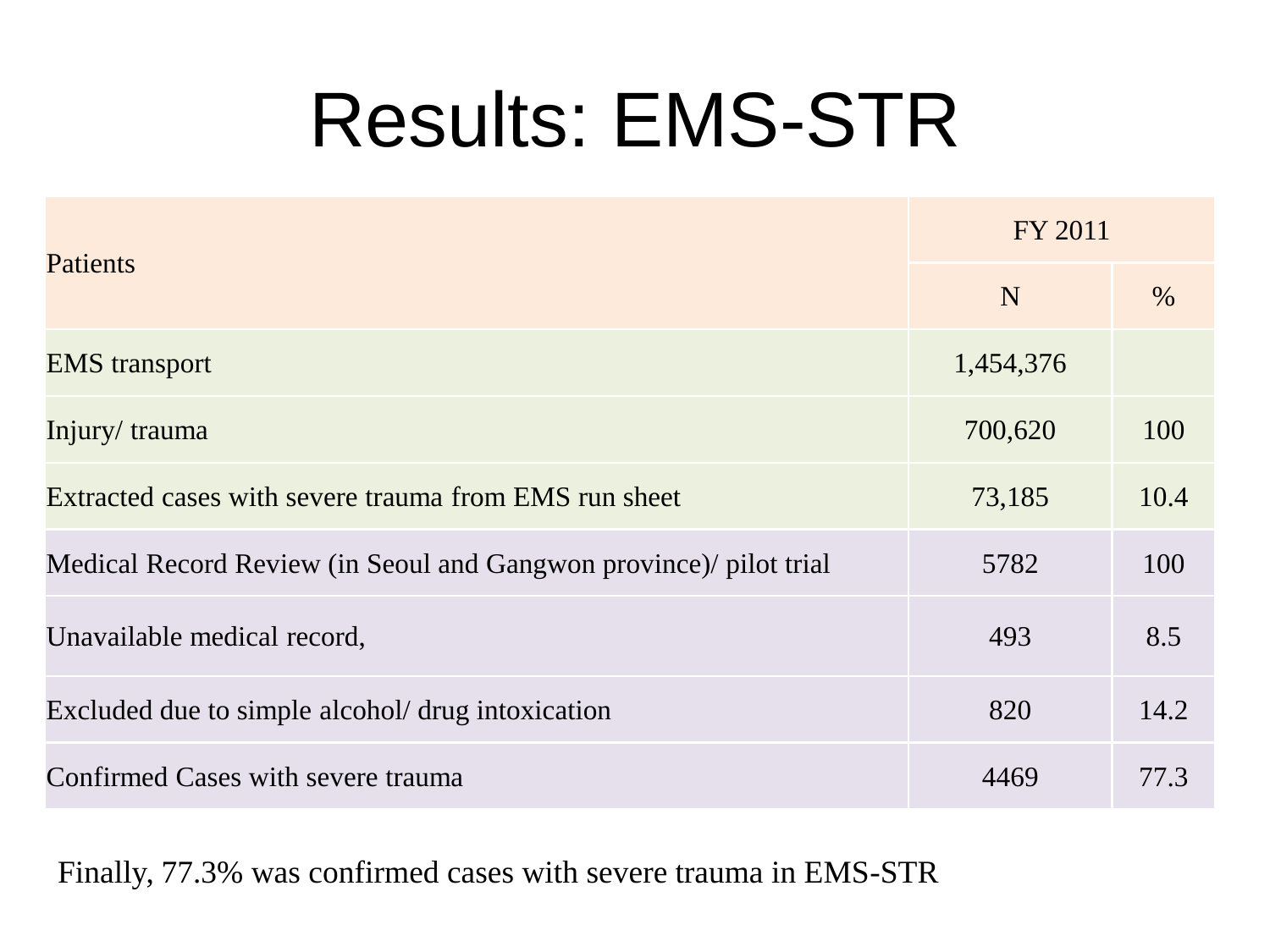#### Outcomes of EMS-STR

| <b>Outcomes</b>        |                                       | FY 2011 |             |
|------------------------|---------------------------------------|---------|-------------|
|                        |                                       | N       | $\%$        |
| Total                  |                                       | 4,469   | 34.4        |
| Severity               | $EMR-ISS>=15$                         | 3,050   | 68.5        |
|                        | $ISS>=9$                              | 1,499   | 41.5        |
|                        | $NISS>=9$                             | 1,559   | 43.2        |
|                        | Admission/transfer-out/hospital death | 2,208   | 49.4        |
| <b>Operation Total</b> |                                       | 399     | 8.9         |
| Death                  | Total                                 | 689     | 15.4        |
|                        | ED                                    | 488     | 10.9        |
|                        | Ward                                  | 201     | 4.5         |
| Disability*Total       |                                       | 1,205   | <b>27.0</b> |
|                        | Death                                 | 689     | 15.4        |
|                        | Vegetative                            | 33      | 0.7         |
|                        | Severe                                | 167     | 3.7         |
|                        | Moderate                              | 316     | 7.1         |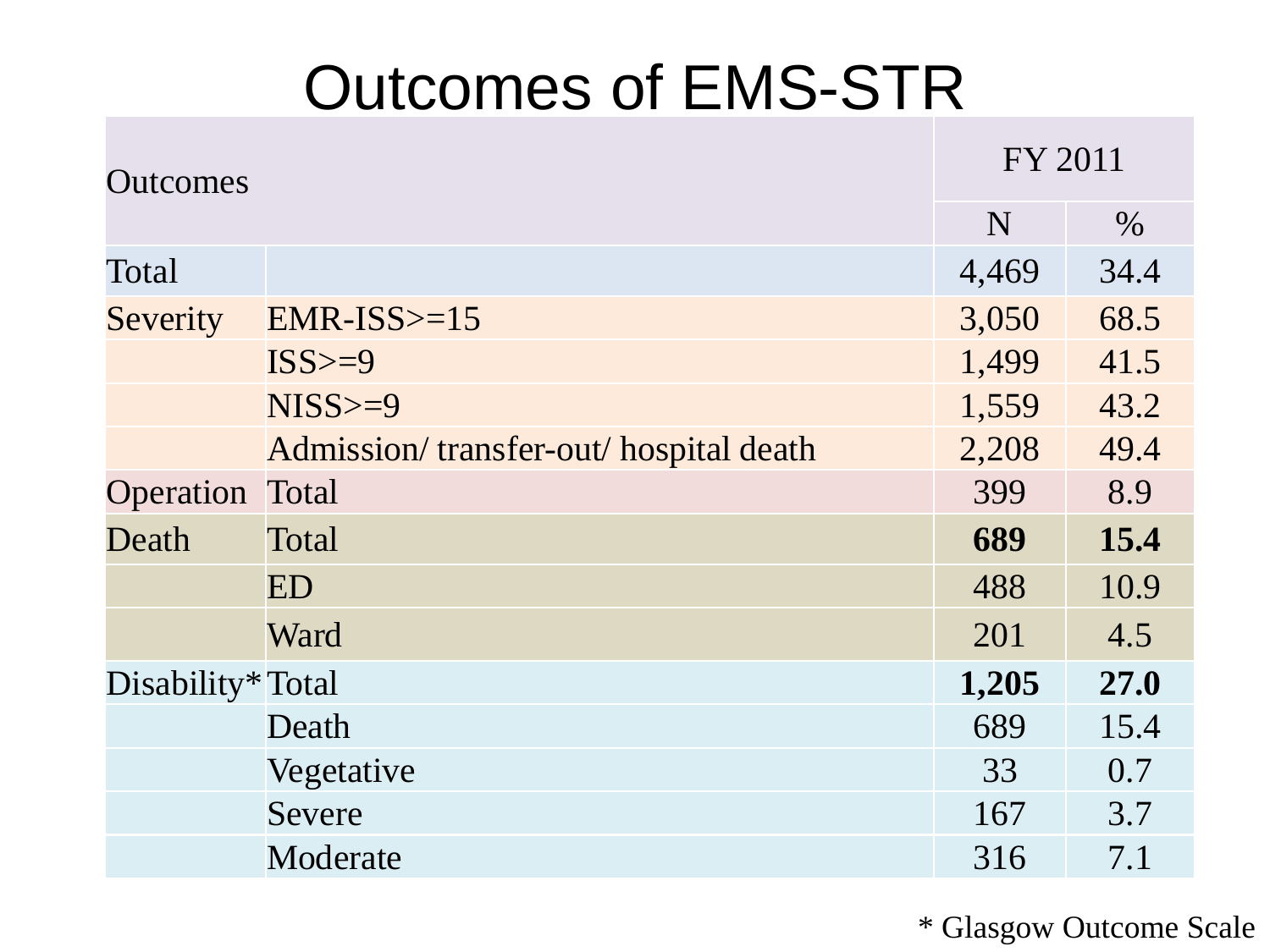#### EMS-based versus hospital-based

- Eligible EMS-STR: 73,185 from EMS run sheet
	- Confirmed EMR-STR by medical record review: 77.3%
- Total number of patients per year – Korea 56,572 (USA NTDB 773,299 Japan JTBD 79,576 )
- Case fatality rate
	- Korea 15.4% (USA NTDB 4.0% Japan JTBD 10.9%)
- Severe Trauma with ISS>9

– Korea 41.5% (USA NTDB 40.8%, Japan JTDB 76.2%)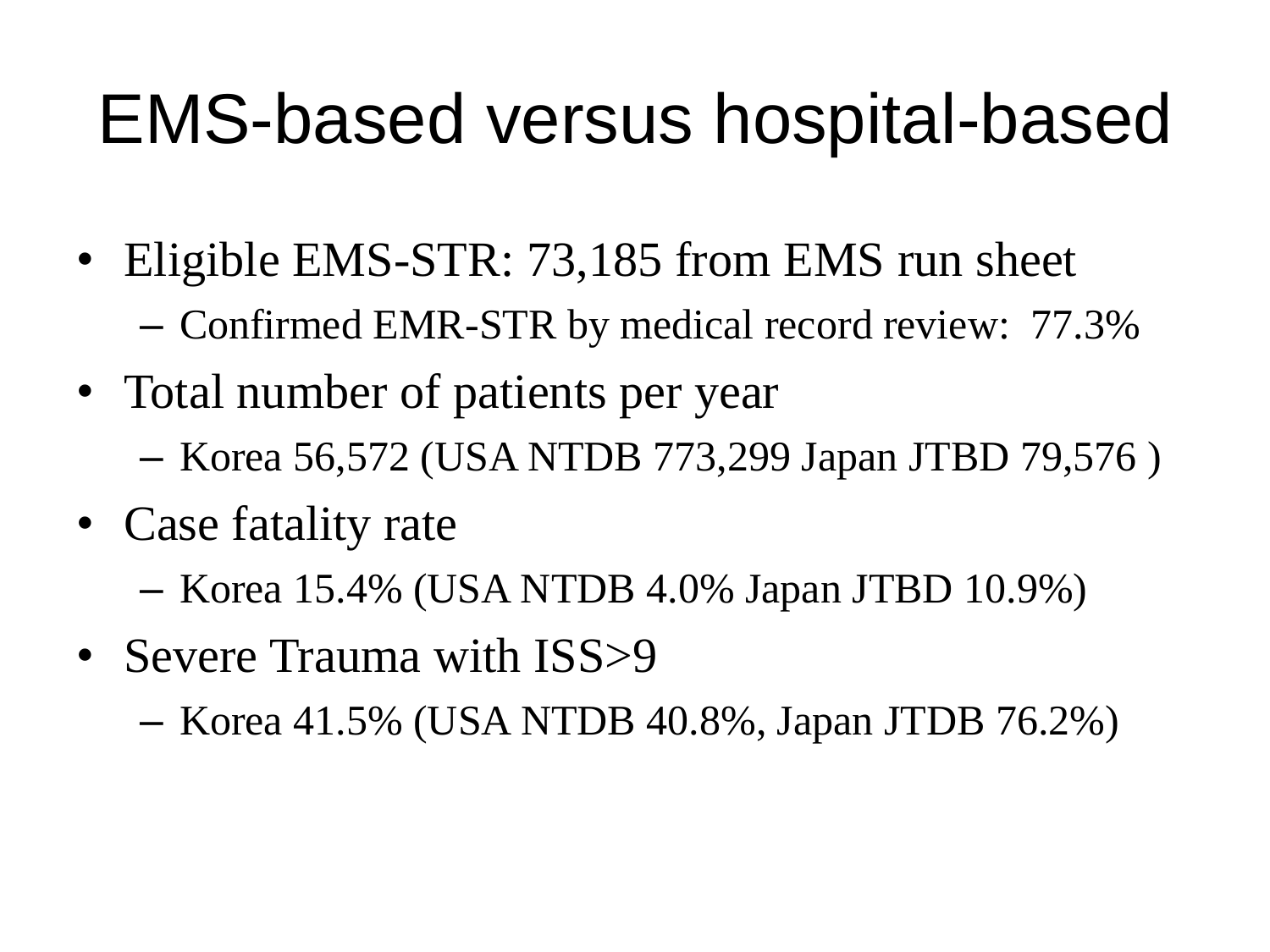## Pan-Asian Trauma Outcome **Study**

Proposal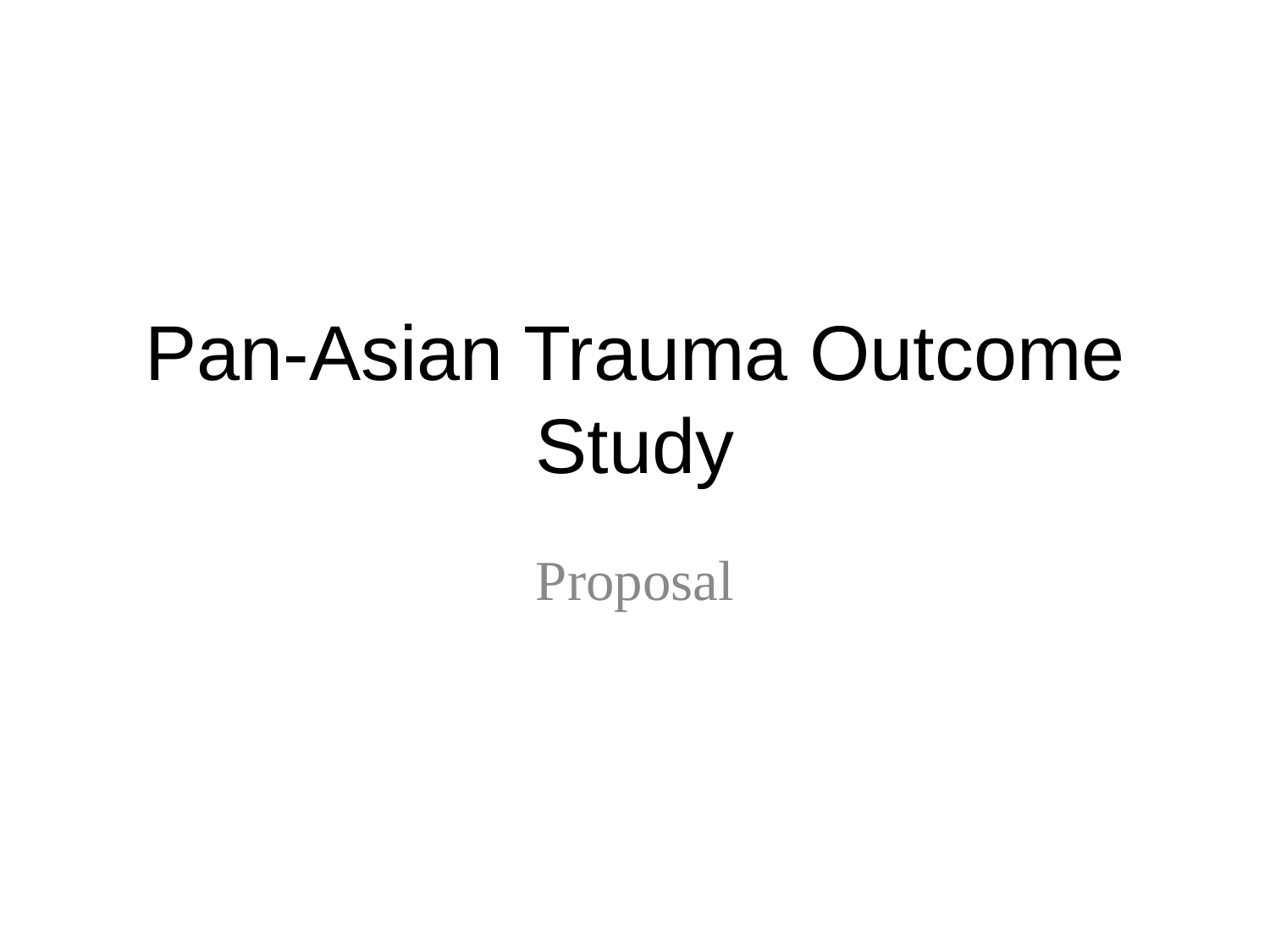## Asian EMS Council

- Three Core Missions
- We are working and collaborating for
	- Advocacy of EMS
	- Education and training of providers
	- Research on important public health problems like cardiac arrest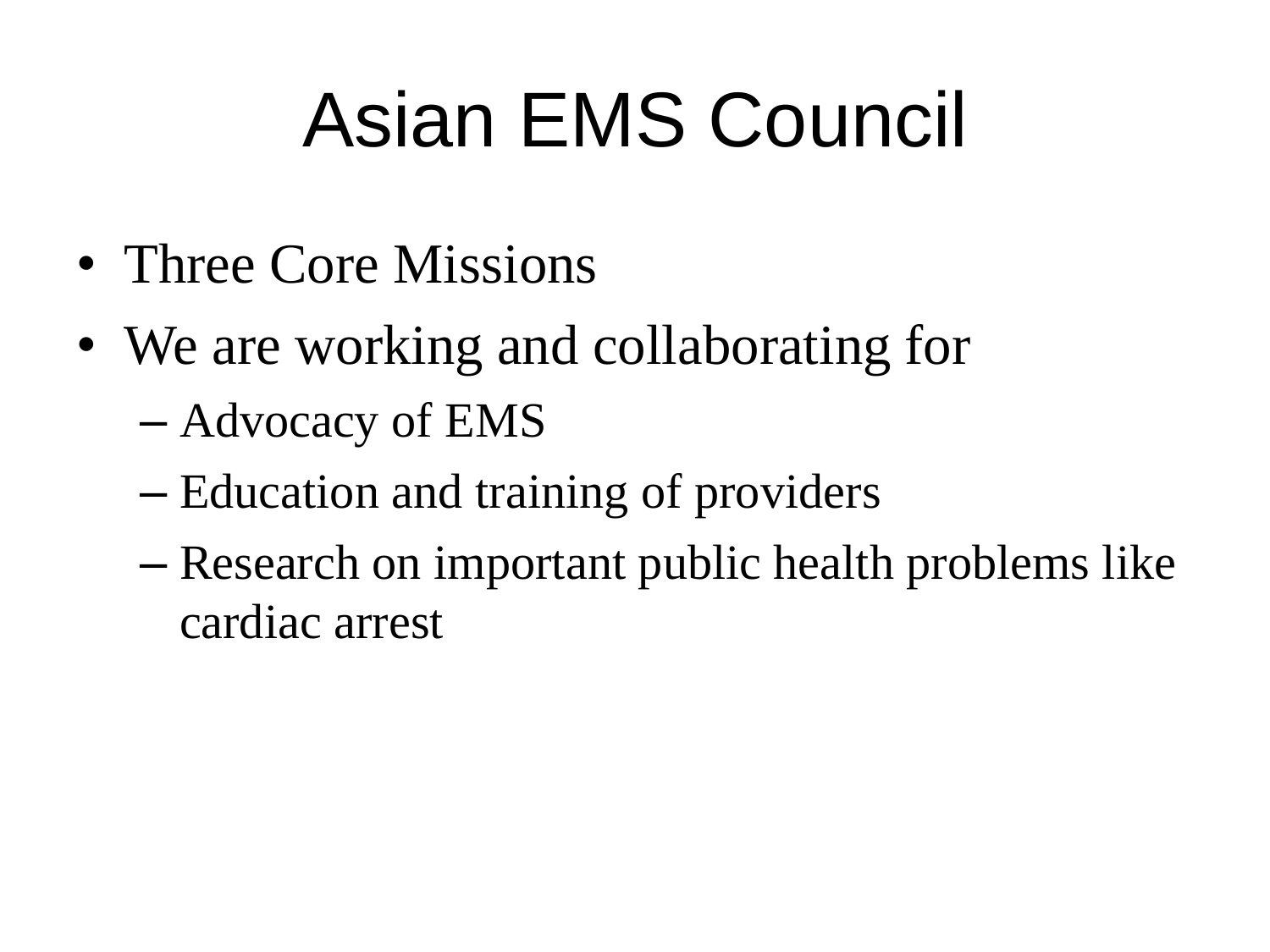#### Pan-Asian Resuscitation Outcome Study



PAROS clinical research network since 2009

- \* Korea, Japan, Singapore, Thailand, Taiwan, Malaysia, UAE (2010-)
- Observer: Indonesia, China, India, Philippine, Bangladesh, Pakistan (2012)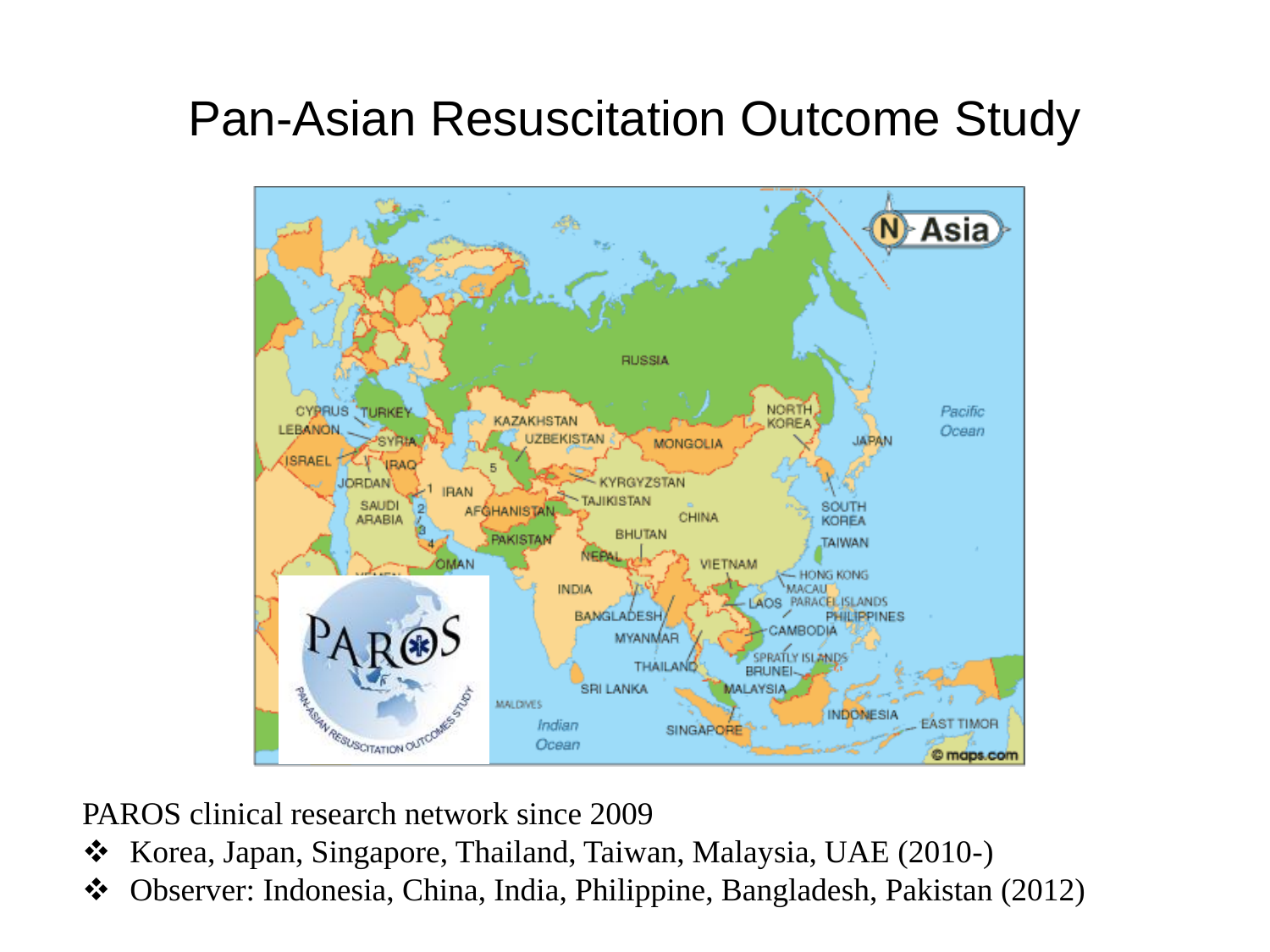## Where We Are

- High incidence of severe trauma but underdeveloped Trauma Care System
- No measurement of EMS trauma care except hospital-based trauma database
- Few researched for EMS protocols related with trauma care and extrapolated evidences from hospital-based studies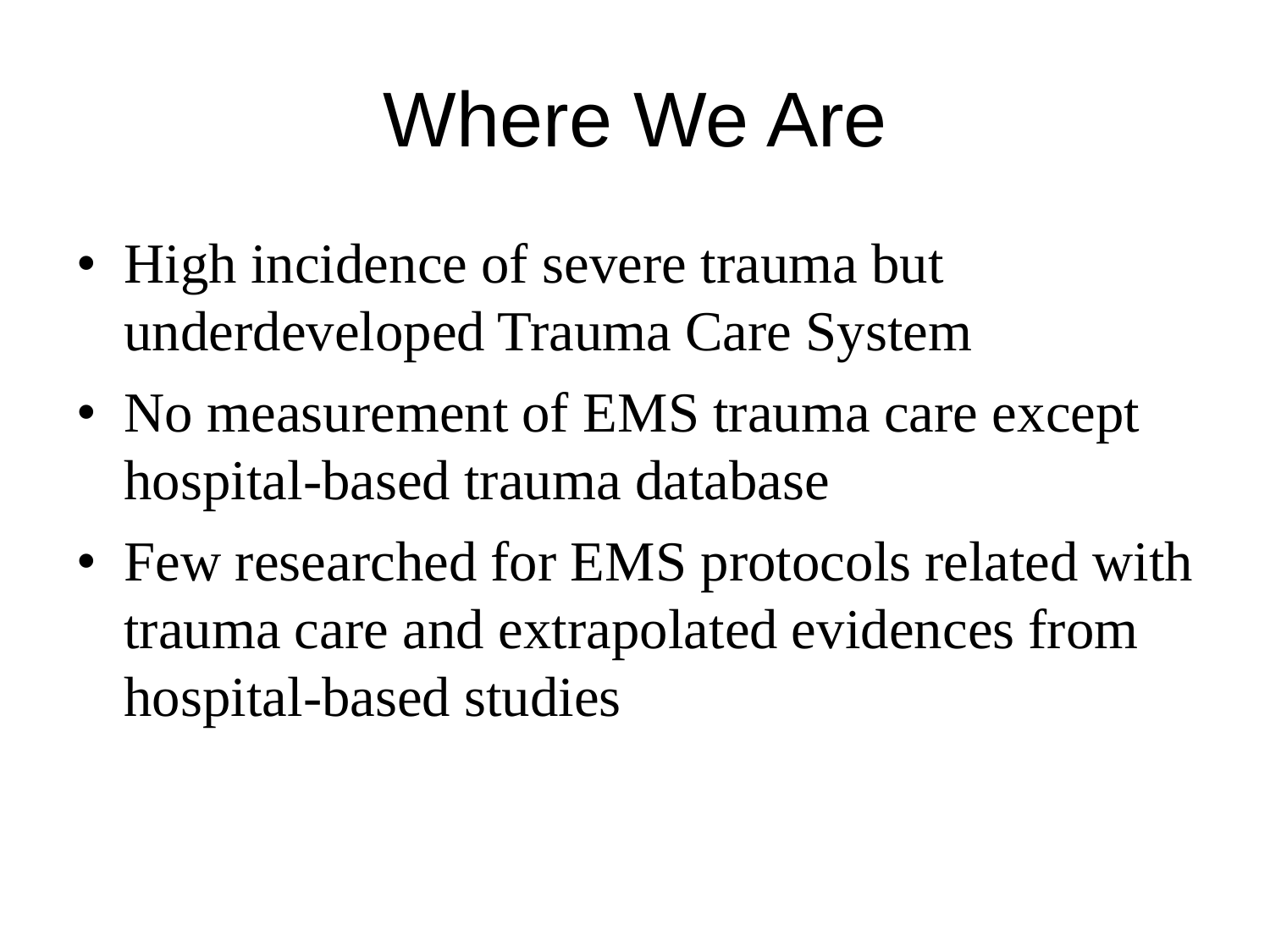### How to start

- Let's organize a working group under the Asian EMS Council
	- Developing Pan-Asian Trauma Outcome Study (PATOS) steering committee
	- Share and exchange ideas
	- Benchmark well-designed trauma research projects
	- Develop PATOS clinical research network in late 2014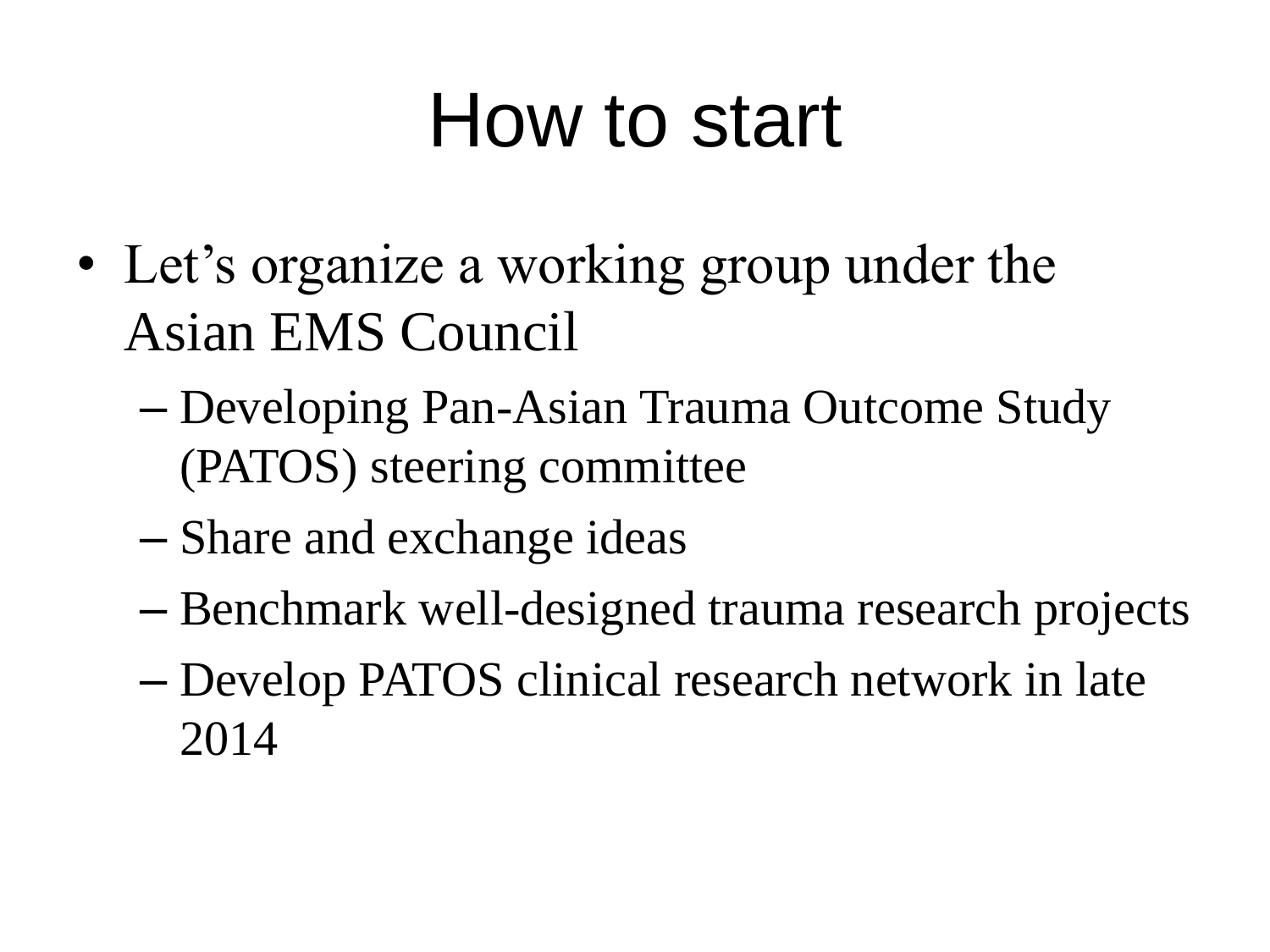# PATOS steering committee

- Committee
	- Volunteer-based experts group like PAROS
	- Recommend one or two experts by participating country
	- Chair/ co-chair/ secretary
- Action plan
	- 4 consensus meetings in 2013 and 2014
	- $-$  Aug. 2013 Seoul  $(1<sup>st</sup>)$
	- Oct. 2013 Tokyo (2nd)
	- $-$  ……...(3rd)
	- $-$  ……...(4<sup>th</sup>)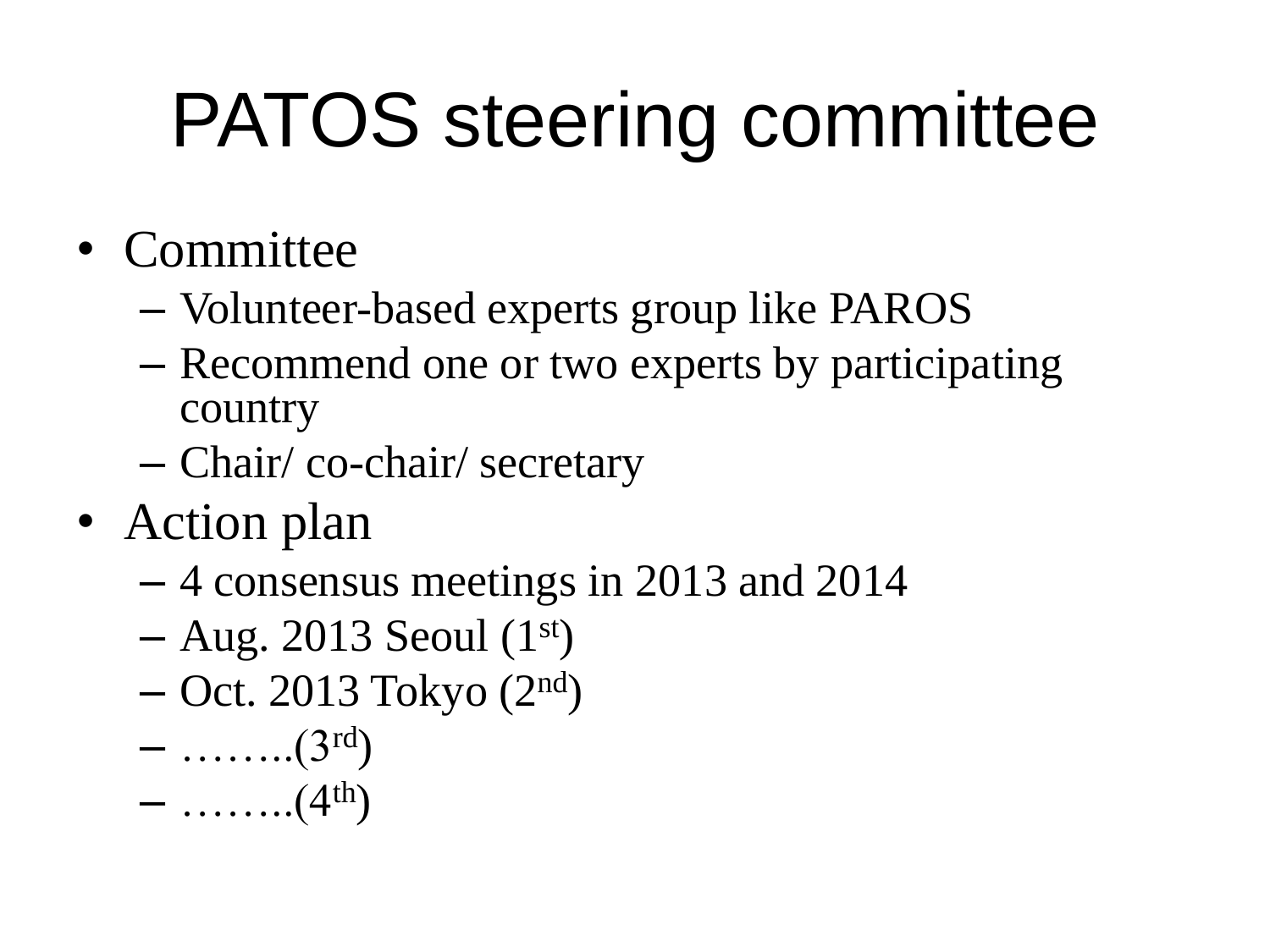# PATOS steering committee

- Mission
	- To understand current trauma care systems
	- To invite champions in trauma research
	- To benchmark advanced trauma care systems
	- To develop a EMS-based trauma registry
	- To constitute PATOS leadership
	- To model a good clinical research network like PAROS.
- Fund